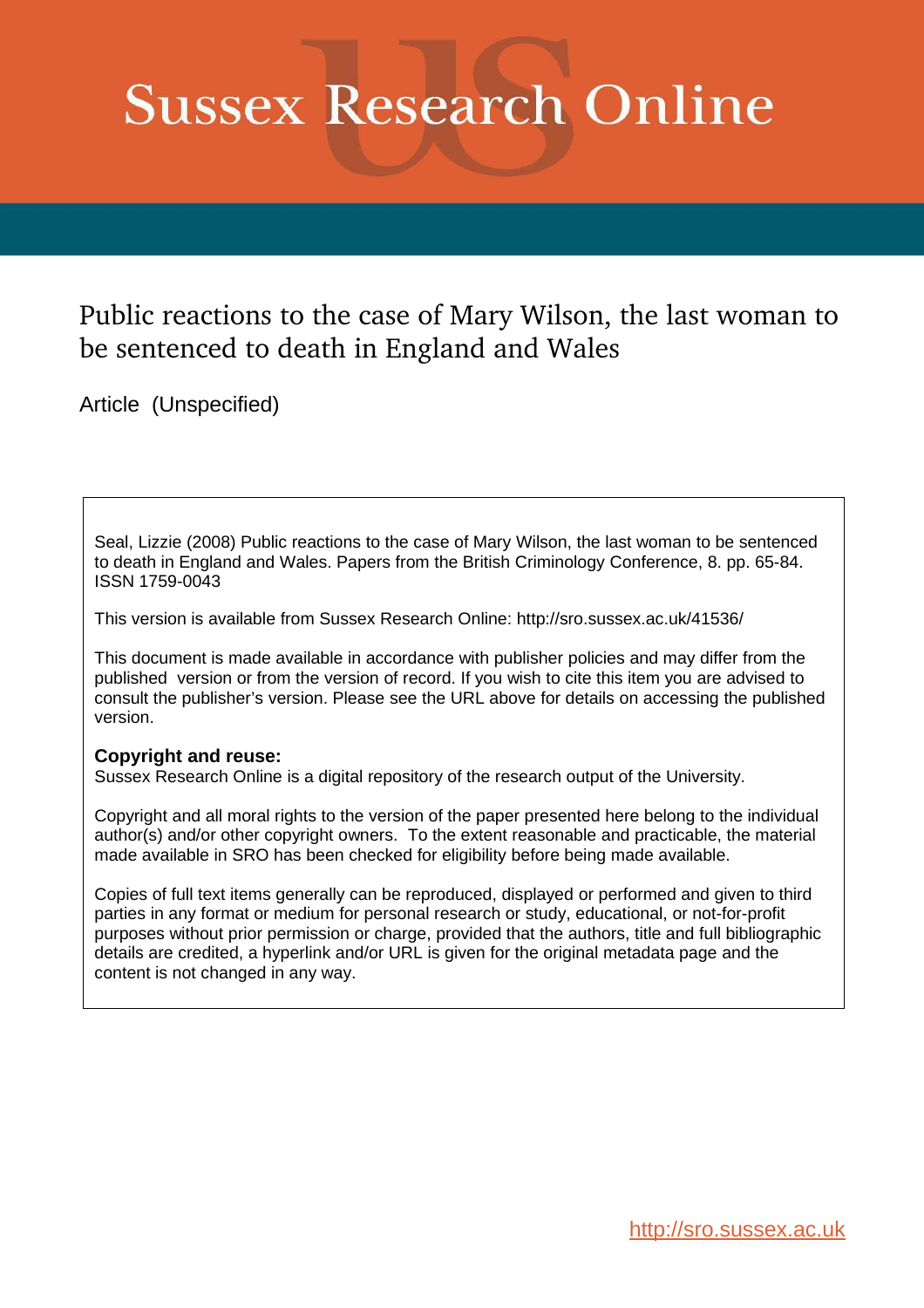*Papers from the British Criminology Conference*  $\odot$  2008 the author and the British Society of Criminology www.britsoccrim.org ISSN 1759-0043; Vol. 8: 65-84 **Panel Paper**

# **Public Reactions to the Case of Mary Wilson, The Last Woman to be Sentenced to Death in England and Wales**

Lizzie Seal, *Durham University*

#### **Abstract**

In 1958, 68 year old Mary Wilson became the last woman to be reprieved from the death penalty in England and Wales. She was convicted of the capital murders of two of her husbands, whom she poisoned. This article examines the discourses of capital punishment that were articulated in letters members of the public sent to Rab Butler, Home Secretary at the time, about Mary's case. It identifies discourses both in support of the death penalty and against it, and places them within their mid twentieth‐ century context. The article also explores how Maryǯs identity as an older working class woman shaped people's views regarding the acceptability of her punishment.

**Key Words:** death penalty, 1950s, punishment, discourse

# **Introduction**

This article explores public reactions to the case of Mary Wilson, who in 1958 became the last woman in England and Wales to be sentenced to death. She was reprieved by the Home Secretary of the time, Rab Butler, as he felt the execution of a 68 year old woman would be 'a shock to public opinionǯ ȋ*National Archives, Conditional Pardon, HO291/241*Ȍ. (er case is worthy of analysis because it provides a window on public views of capital punishment in the 1950s and how these views were shaped by Mary's identity as an older working class woman.

There has been scant attention to public views on the death penalty in twentieth-century England and Wales. Criminological and historical accounts of abolition tend to stress the importance of shifts in elite opinion regarding execution towards finding its use unpalatable in the modern era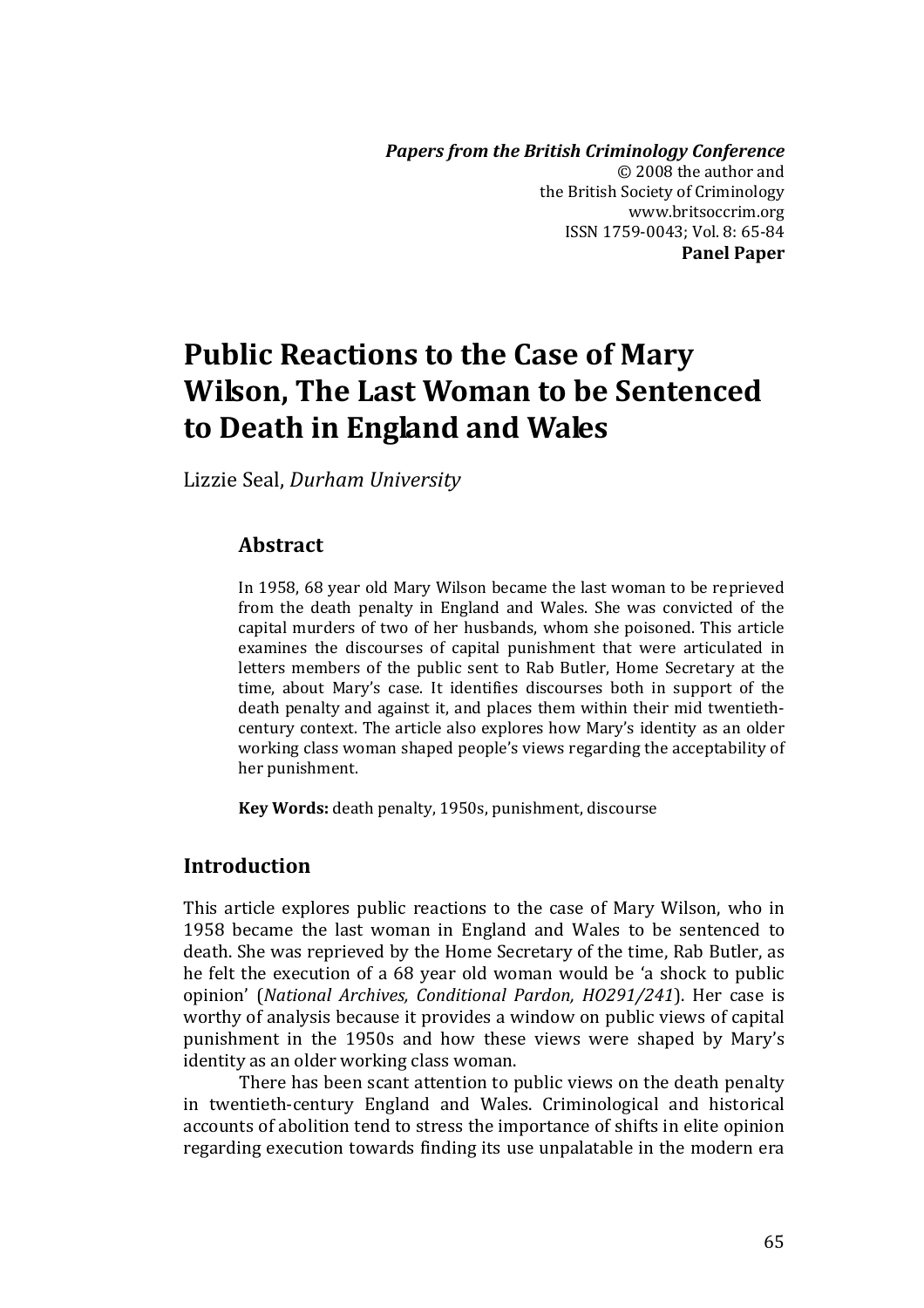(Rutherford, 1996; Pratt, 2002). However, the examination of public attitudes to capital punishment in the 1950s offers fertile ground for criminologists. Analysis of reactions to a case such as Mary Wilson's reveals the discourses of punishment that had currency amongst the wider population during this time. This highlights the expressive role of views of crime and punishment as reflections of everyday cultural sensibilities and demonstrates the symbolic importance of these issues (Garland, 1990; Girling et al., 2000; Lynch, 2002). People's reactions to death penalty cases do not merely represent views on punishment, but also wider contemporary fears, anxieties, beliefs and insecurities, which are indicative of their experiences of social change (Girling et al., 2000; Stalans, 2002; Maruna and King, 2004; Hutton, 2005).

# **The death penalty in midtwentieth century England and Wales**

Until 1957, death was the mandatory penalty for murder in nearly all cases (the exceptions were children and pregnant women). However, the Home Secretary could grant a reprieve by exercising the Royal Prerogative of Mercy (Bailey, 2000), which happened in around  $40\%$  of cases involving men and 90% of cases involving women between 1900 and 1949 (Christoph, 1962). The campaign against the death penalty gathered speed in the 1920s, when interest groups such as the Howard League for Penal Reform and the National Council for the Abolition of the Death Penalty were formed. These organisations protested against capital punishment and monitored its application (*ibid*).

In 1930, a select committee on capital punishment recommended that it should be suspended for an experimental period of five years, although five members of the thirteen person committee refused to endorse this recommendation (Radzinowicz, 1999). A motion passed in the House of Commons in 1938 to suspend the death penalty in peace time for five years, but this was opposed by the Conservative government. The campaign to abolish capital punishment lost momentum during the Second World War and in its immediate aftermath<sup>1</sup>.

In 1948, the House of Lords overturned a vote won in the House of Commons to suspend capital punishment for five years (Bailey, 2000). Opinion polls demonstrated that approximately two thirds of British people disapproved of the proposed suspension, suggesting that abolition of the death penalty did not enjoy widespread public support (England, 1948). These results found that factors such as age and income made little difference to people's views on capital punishment, although which political party they voted for was significant. Labour voters were more likely to support the experiment to suspend to the death penalty *(ibid)*.

 $\overline{a}$ 

<sup>&</sup>lt;sup>1</sup> Bailey  $(2000)$  argues that the executions of leading Nazis in the mid 1940s, and the postwar moral panic over rising crimes rates, combined to dampen abolitionist fervour.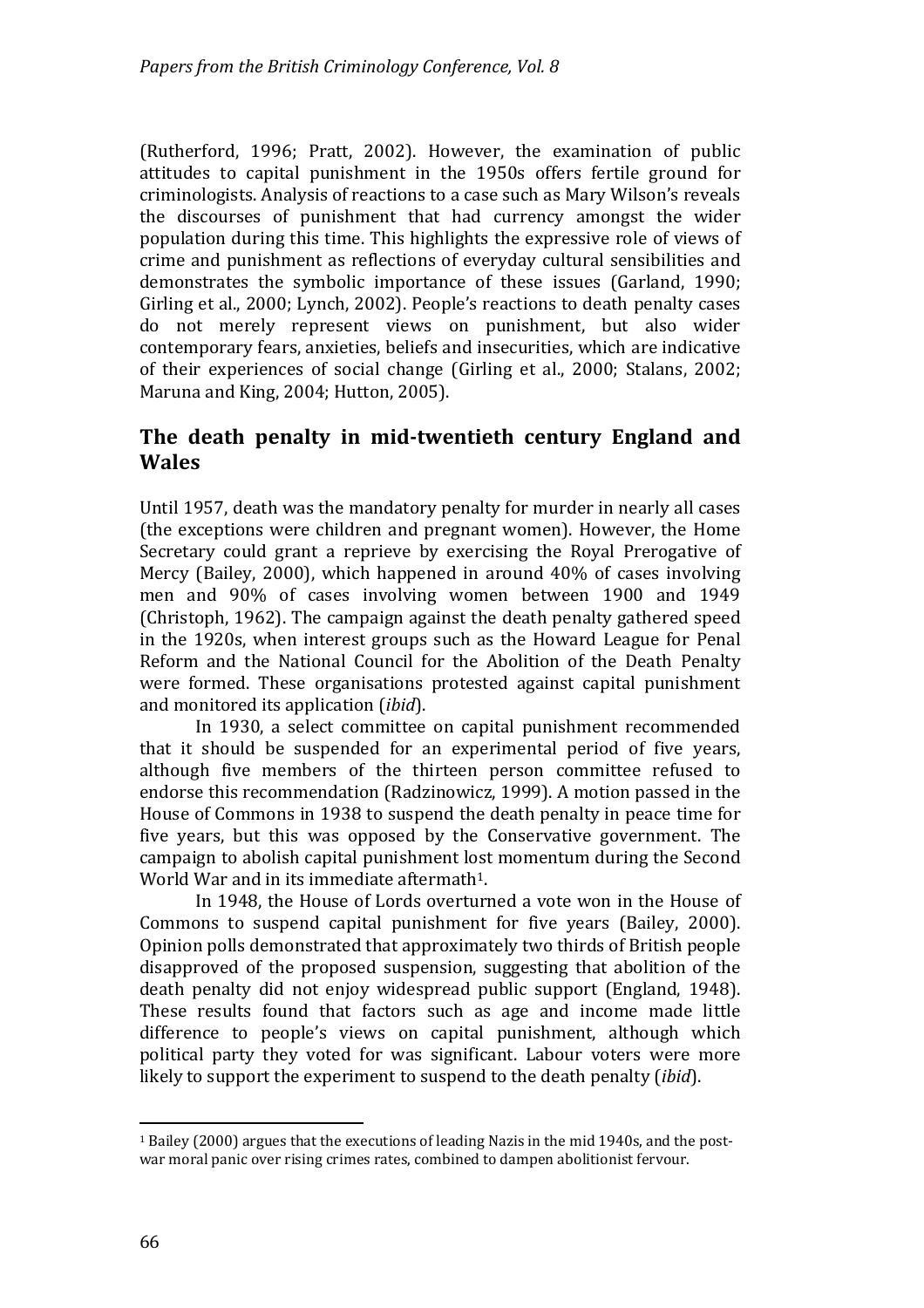The government established a Royal Commission on Capital Punishment in 1949. The Commission's terms of reference were limited. It was to consider the laws surrounding homicide and whether use of capital punishment could be restricted, but discussion of abolition was outside its remit (Bailey, 2000). The Commission published its report in 1953. It recommended that murder should not be a capital offence in every instance, but that a life sentence should be available as an alternative punishment (Cmnd. 8932).

Three particularly notorious executions in the 1950s damaged the credibility of the State to administer the death penalty fairly and provoked public outrage. Timothy Evans was executed in 1950 for the murder of his wife and baby. However, in 1953 the remains of six women were found in and outside the flat of his neighbour, John Christie, casting severe doubt on Evans' guilt. Also in 1953, Derek Bentley was hanged for the murder of a policeman. His friend, Christopher Craig, a minor, shot the policeman and controversy surrounded whether or not Bentley had told Craig to pull the trigger (Block and Hostettler, 1997; Pratt, 2002).

Perhaps the most emotive execution of the 1950s was that of Ruth Ellis. In 1955, Ellis shot her ex-boyfriend, David Blakely outside a pub in London. Blakely's mistreatment of Ellis, and the fact that she was a mother, led many to believe she would be reprieved. Thousands of signatures were gathered through petitions but no reprieve was granted and she was hanged. A large crowd gathered outside the prison on the night before her execution chanting 'Evans - Bentley - Ellis' (Christoph, 1962; Block and Hostettler, 1997). Following these executions, the campaign for abolition in England and Wales was reinvigorated, with the founding of a new organisation that worked with abolitionist politicians (Rutherford, 1996).

The Homicide Act 1957 enacted the Royal Commission's recommendation that an alternative penalty to mandatory capital punishment should be introduced for murder. However, against the report's findings, the Act legislated for certain types of murder to be capital offences, such as those committed with a gun, or caused by an explosion. Murder in the course of a theft or robbery would also be punishable by death. The Act also established that anyone who committed murder on two or more separate occasions would be subject to execution (Edwards, 1957; Prevezer, 1957). This last type of capital murder was the one of which Mary  $\;$ Wilson was found guilty. The next section outlines the details of her case.

# **The case of Mary Wilson**<sup>ʹ</sup>

 $\overline{a}$ 

Mary Wilson was a 68 year old woman (although the newspapers reported her age as 66) who lived in north east England. She was found guilty in 1958 of murdering two of her husbands by poisoning them with

<sup>&</sup>lt;sup>2</sup> Mary's case has been researched from files held in the National Archives, which relate to the prosecution case, an attempted appeal and her reprieve: *DPP2/2756, J92/195* and *HO291/241*.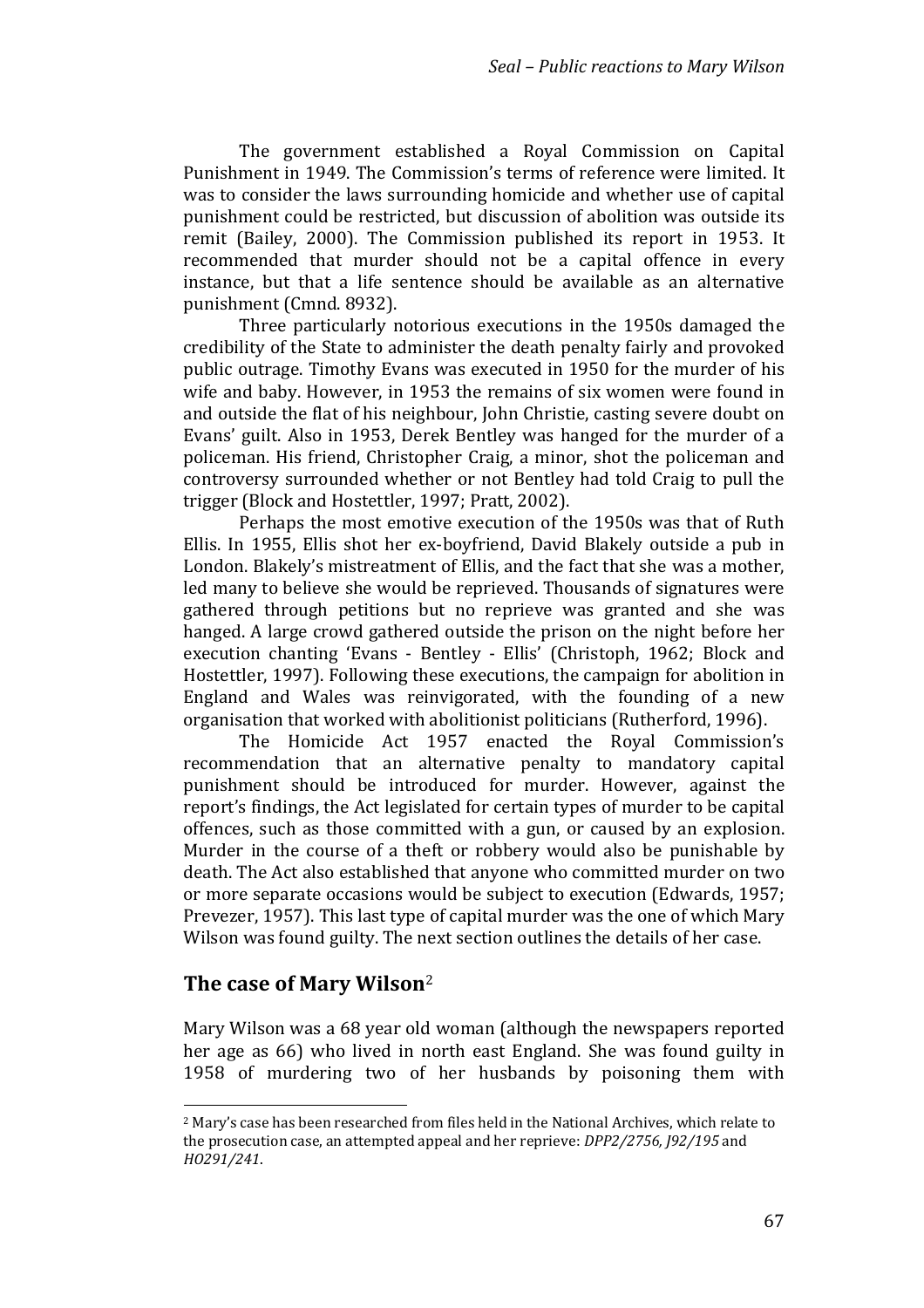phosphorus, which at the time could be found in rat and beetle poison. As she had committed murder on two separate occasions, she was sentenced to death. Mary applied for leave to appeal on two grounds: that the prosecution had not proved that the men did not die of natural causes, and that the judge should not have commented in his summing up on the fact she did not give testimony. Her appeal was rejected, as the Court of Appeal judgment did not accept either argument. Rab Butler, the Home Secretary, reprieved her, stating that although her crime was 'heinous', reprieve was the 'merciful course' as her age and gender made her execution undesirable (Conditional Pardon, *HO291/241*). Her sentence was commuted to one of life imprisonment.

Mary was born in 1890, and worked in domestic service before she married John Knowles, a chimney sweep, in 1914. She had six children, two of whom died during childhood. The remaining four were all adults by the time of her conviction. Mary's husband died in August 1955. They had been legally separated since 1945 but lived in the same house, which was not an unusual practice for working class people at the time. Mary had worked as a daily housekeeper for a painter and decorator, John Russell, since the Second World War and continued to do so after her husband's death. This man died in January 1956, aged 65. On 20 September of the same year, she married 75 year old Oliver Leonard and he died on 3 October. On the 28 October 1957 she married 76 year old Ernest Wilson, who died on 12 November.

Oliver and Ernest's bodies were exhumed on the 29 November 1957 due to suspicion they had not died of natural causes. Traces of phosphorus and bran were found in their intestines, indicating they had been poisoned with Rodine beetle poison. John Knowles and John Russell were also exhumed. No phosphorus was recovered from their bodies but the pathologist believed their deaths were caused by 'some noxious substance' (Summary, J92/195). Mary inherited some money from Oliver and was paid from Ernest's life insurance policies. She unsuccessfully attempted to withdraw £100 from Ernest's Co-operative Society account<sup>3</sup>.

# **Public views of Mary Wilson's reprieve**

Members of the public wrote to Rab Butler expressing views on Mary's case, or they wrote to their own MPs who forwarded the letters to the Home Office. These have been preserved in a National Archives file. reference *HO291/241*. This file contains letters that were sent both from people requesting that Mary be reprieved, and letters protesting against

 $\overline{a}$ 

<sup>&</sup>lt;sup>3</sup> The exact amount of money that Mary inherited from Oliver appears to be unknown; it is stated as being between  $£45 - £70$ . If this is added to Ernest's life insurance money, Mary appears to have received roughly the equivalent of  $£1,500 - £2000$  in today's money. This was calculated using the National Archives historical currency converter (Available at: http://www.nationalarchives.gov.uk/currency/results.asp#mid). The £100 she failed to obtain would be equivalent to a little over £1,500.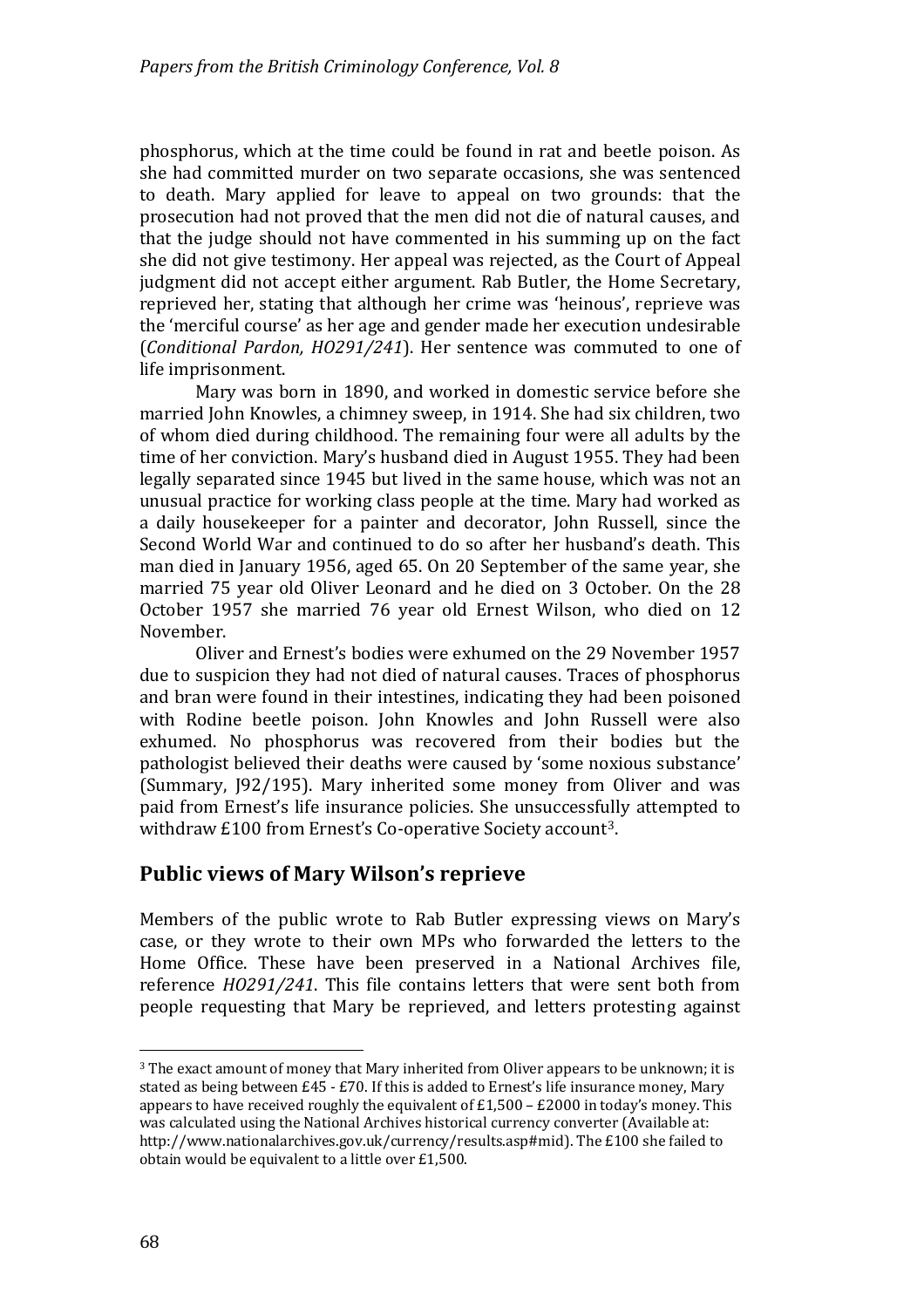the reprieve once it had been granted. Sixty eight letters request mercy, although some correspondents wrote a second time in order to endorse the reprieve. Twenty one letters complain about the decision to commute the death sentence. There is also a petition against the reprieve containing 31 signatures.

Research into public opinion on issues of crime and punishment has established its 'contradictory, nuanced and fragile' nature (Hutton, 2005:244). Public opinion is not monolithic and has different aspects, in that it comprises knowledge, attitudes and sensibilities (Johnstone, 2000; Maruna and King, 2004). Surveys and opinion polls have been the most frequently used method for gaining an understanding of public views on the death penalty. The questions asked in surveys and polls often do not provide people with the opportunity to express their emotional reactions, which are important in order to understand the symbolic and expressive role of punishment (Indermauer and Hough, 2002; Maruna and King, 2004). Although recent public opinion research has sought to remedy the shortcomings of traditional surveys through use of more sophisticated methods (Hough and Roberts, 1999; Johnstone, 2000; Stalans, 2002), these are clearly not a solution to uncovering a more nuanced picture of people's attitudes towards capital punishment in the 1950s. Oral history interviews with respondents who can remember capital cases would have the limitation that their views on the death penalty have inevitably been modified by the four decades since abolition<sup>4</sup>. They would not necessarily reflect specifically mid-twentieth century understandings.

The letters sent or forwarded to Butler about Mary Wilson have considerable advantages as a means of gleaning public opinions of capital punishment in the mid-twentieth century. They reflect people's emotions about the case, their attitudes towards the death penalty and wider discourses of anxiety, fear and injustice. Lynch  $(2002)$  analyses the views expressed on American pro-death penalty websites, and argues that this type of research can reach complexities not addressed by macro‐level examinations of punishment. Similarly, the letters regarding Mary Wilson's case enable in-depth, 'thick' analysis of individuals' communication regarding capital punishment.

People's feelings about punishment are related to their views of particular offenders and are shaped by the specific details they know about a case. Research into public opinion on punishment, including the death penalty, indicates that people's attitudes vary depending on how much contextual information they have about the crime and the offender (Roberts and Stalans, 1997; Hough and Roberts, 1999; Roberts and Hough, 2002). Individuals who sent letters to Rab Butler were not necessarily 'for' or 'against' the death penalty and may not have had a fixed stance on whether it should be retained or abolished. Some letters are clearly from

 $\overline{a}$ 

<sup>&</sup>lt;sup>4</sup> The last executions in England and Wales took place in August 1964. The death penalty for murder was temporarily abolished in 1965, and finally abolished in 1969 (Rutherford, 1996; Radzinowicz, 1999).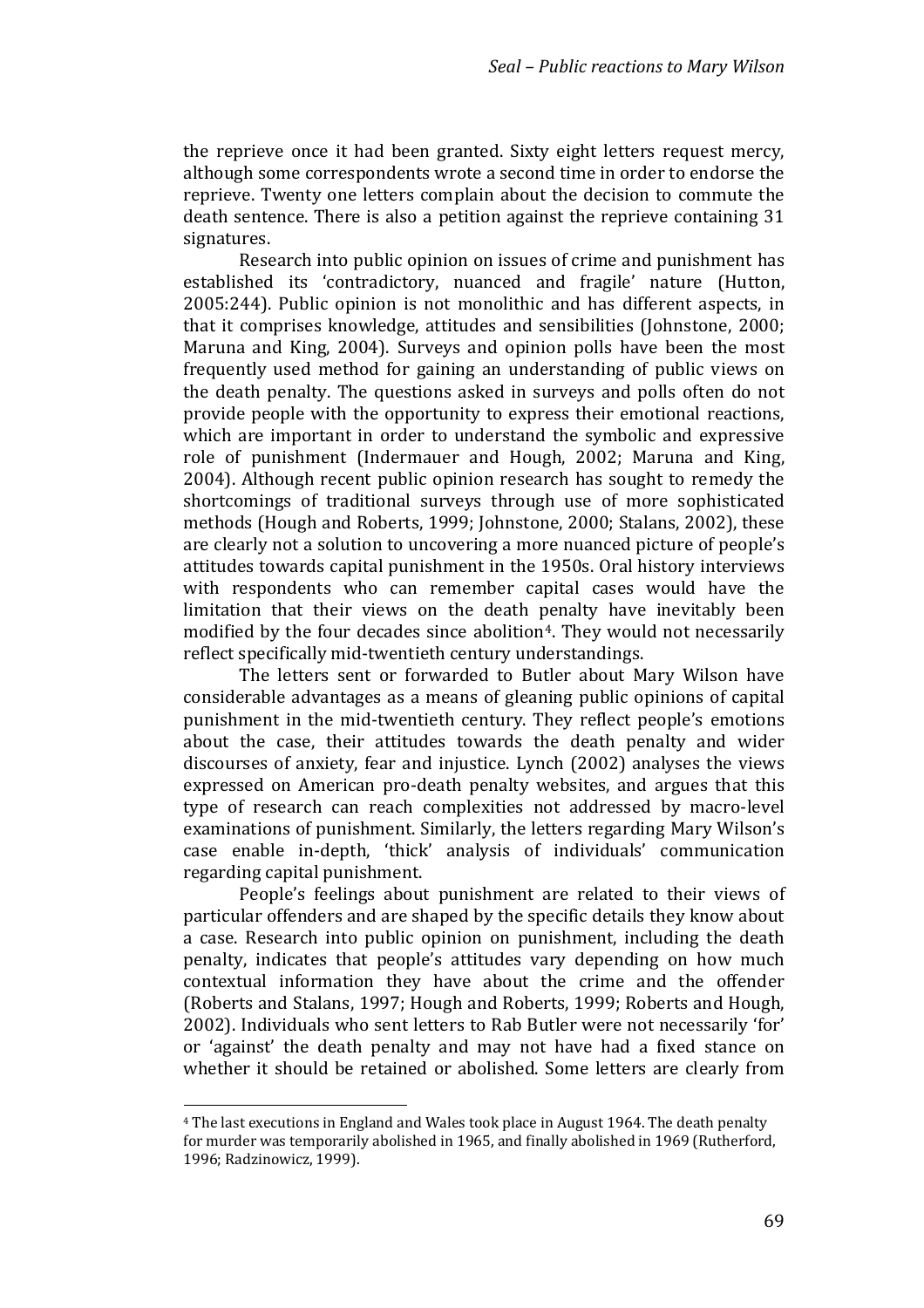people who held a strong position on the death penalty, either supporting its use or favouring its abolition. However, others were from people who did not have such an identifiable perspective. The opinions individuals expressed about Mary were often in relation to particular aspects of her identity as an older working class woman. Therefore, in addition to articulating views on capital punishment, the letters can also be analysed for their contemporary perceptions of social identities.

There are, however, limitations to using letters as sources for researching attitudes towards capital punishment in the 1950s. Some of these are practical constraints. The majority of the letters are handwritten, meaning that they are not always legible. This applies particularly to signatures. Some correspondents declined to give their name, and others signed themselves with initial and surname only. Lack of a name is a considerable drawback as the gender of the author cannot always be discerned. Other details, such as the writer's age and social class background, are not usually provided.

There are other limitations that are perhaps more significant from a methodological perspective. The people who chose to write to Butler constitute 'an eccentric sample of the nation at large', as Gatrell (1994:429) observes in relation to nineteenth century mercy campaigns. They cannot be regarded as representative, and not only because they were motivated to write to Rab Butler or their MP in the first place. People who wrote letters were likely to form a more literate and educated group than the general population, which means that views of people from working class backgrounds similar to Mary's own may not be represented.

Although not representative, and from people likely to feel more strongly about the case than most, the letters are valuable sources worthy of criminological attention. They are products of their time and inevitably reflect views that were 'thinkable' in 1950s England and Wales. This article refers to 'public' opinion, but the public is inevitably an invention, and one that does not include everyone (Gatrell, 1994). Nevertheless, letters sent to Rab Butler provide us with a window on the views of 'ordinary' people egarding capital punishment, rather than the opinions of politicians, well‐ r known writers or patrician campaigners.

# **Discourse analysis of the letters**

The letters sent to Rab Butler concerning Mary's case have been analysed for the discourses they contain in relation to capital punishment. Discourses both supporting and objecting to the death penalty have been identified. These have been generated from close examination of the letters, although they inevitably reflect broader understandings of punishment which have been iterated in different places and times. The correspondents wrote against a cultural background of existing views and opinions on the death penalty, which informs their perceptions.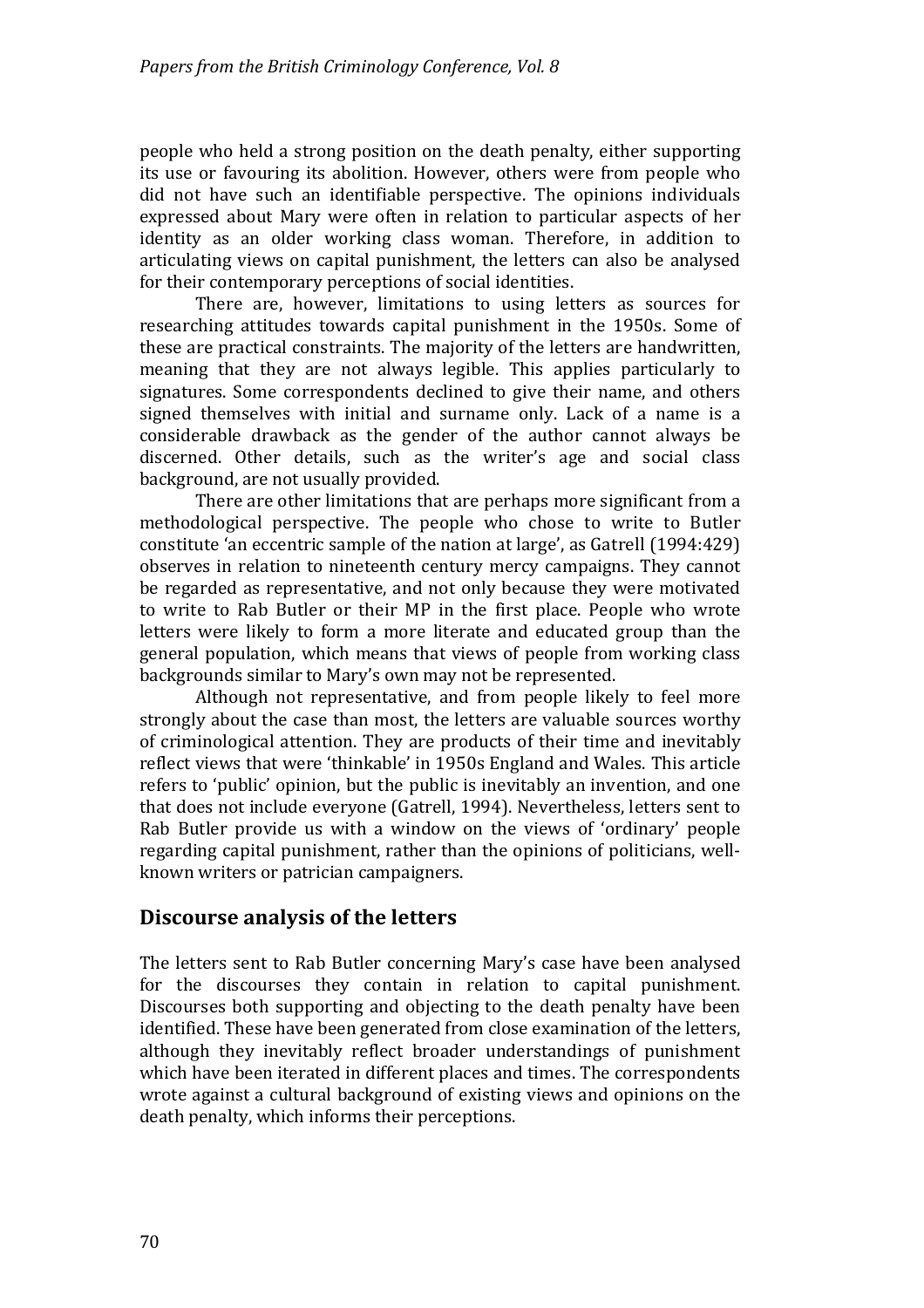Seven discourses of capital punishment will be discussed through quotations taken from the letters. Quotations have been selected for their representativeness of a particular discourse. Three discourses are in favour of the death penalty for Mary, and four are against. The seven discourses are not discrete but rather overlap and bleed into each other in places. More than one of them can appear within the same letter. Although this model of seven discourses offers a useful means of analysing views on the death penalty in relation to a specific case, it does not necessarily capture all the views on capital punishment, or on Mary's reprieve, that existed in 1958. Discourses in support of her execution and protesting against her reprieve will be explored first.

### **Discourses against a reprieve**

Rab Butler's reasons for reprieving Mary can be found in the Conditional Pardon held in *HO291/214*. However, at the time they would not have been released to the public. Home Secretaries did not publicly state why they had decided to reprieve someone, or why they had decided not to (Blom-Cooper and Morris, 2004). People who wrote to Butler expressing their disapproval for the reprieve he had granted were therefore surmising what the reasons for this might have been. The three pro-capital punishment discourses are: *retribution*; *deterrence and decline*; and *political conservatism*. These are familiar themes from death penalty research but the analysis locates them within their mid‐twentieth century context, and explores how they were articulated in relation to Mary's case. All letters ave the case file reference *National Archives HO291/214*. h

#### *Retribution discourse*

Retribution is a recurrent theme in discussions of capital punishment (Garland, 2000). Correspondents who articulated this discourse argued that death was a fitting punishment for someone who had committed murder. They also contended that Mary's interlocking identities as an older, conomically disadvantaged woman should not be taken into consideration e as reasons for a reprieve. One author argued:

My puzzled friends point out that there was no recommendation to mercy by the jury, that the National Press reports of the case were so revolting as to destroy any pity any decent person might have had for an elderly woman in trouble.

The author makes reference to Mary's straitened circumstances by referring to her as 'an elderly woman in trouble' but rejects the idea that this should be taken into account when deciding whether to reprieve her. The writer also makes a moral point, suggesting that a 'decent' person would not have sympathy for Mary. Other letters articulated the *retribution* discourse in order to express their disapproval that Mary's gender might be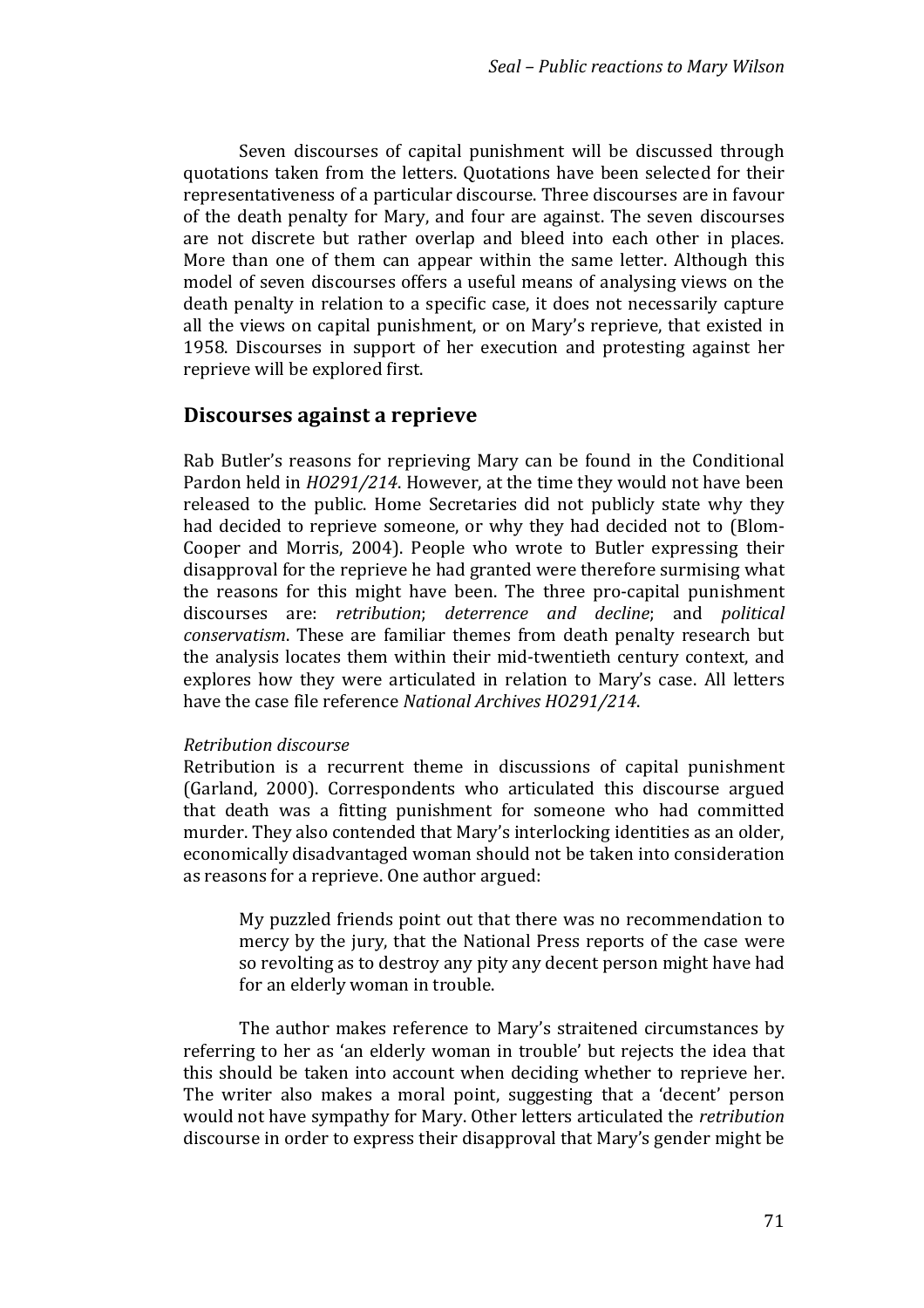a factor in her reprieve. The following quotations have been taken from two separate letters:

There is strong feeling against the reprieve for this woman, Mrs Wilson. She is a calculating, cold and cruel murderess.

You want vour head seeing to, giving Mrs Wilson a reprieve. It's a pity she should have her pretty little neck stretched, what about the poor men she 'did in' ... She deserves her neck stretched and you deserve yours stretched, you old fool for granting a reprieve.

These two quotations, particularly the second, reflect the discourse of *retribution*, but also display features of the gothic (Valier, 2002). The description of Mary as a 'calculating, cold and cruel murderess' exhibits a gothic sense of feminine evil. The second writer refers explicitly to the infliction of pain upon Mary's body that hanging would entail, sarcastically describing how 'her pretty little neck' would be 'stretched', as well as suggesting that Rab Butler deserved the same fate. Both correspondents are unequivocal that Maryǯs womanhood should not be a reason to reprieve her and suggest that, on the contrary, as an evil woman she deserves the bodily pain of hanging.

#### *Deterrence and decline discourse*

The concept of deterrence is a familiar justification for punishment and for use of the death penalty. The threat of the worst penalty, loss of life, is thought to dissuade people from violent crimes such as murder (Hudson, 2003). Letters sent to Rab Butler argued that reprieving Mary would lead people to think they could get away with murder. Authors who believed in the value of capital punishment as a deterrent linked this to the importance of maintaining standards of decency in British society. Allied to this was a sense of anxiety about the state of modern Britain and apprehension that it was a society in decline.

This feeling needs to be understood within the context of perceptions of post‐war Britain. For some, it was a nation weakened by two world wars and losing status as its empire retracted (Marwick, 2003). This was not the only depiction of Britain in the 1950s. Other discourses constructed it as a country that was fairer due to the post-war welfare settlement, and as a modern, forward looking society (Vernon, 1997). (owever, letters exhibiting a *deterrence and decline* discourse displayed the former perception of a nation in decline. These correspondents articulated deep seated anxieties about the state of Britain:

If these reprieves go on no-one will be safe and in time, incipient fears, conscious or subconscious will slowly but surely change the face of our civilisation and way of life. Even now, parents fear for their children's safety everywhere.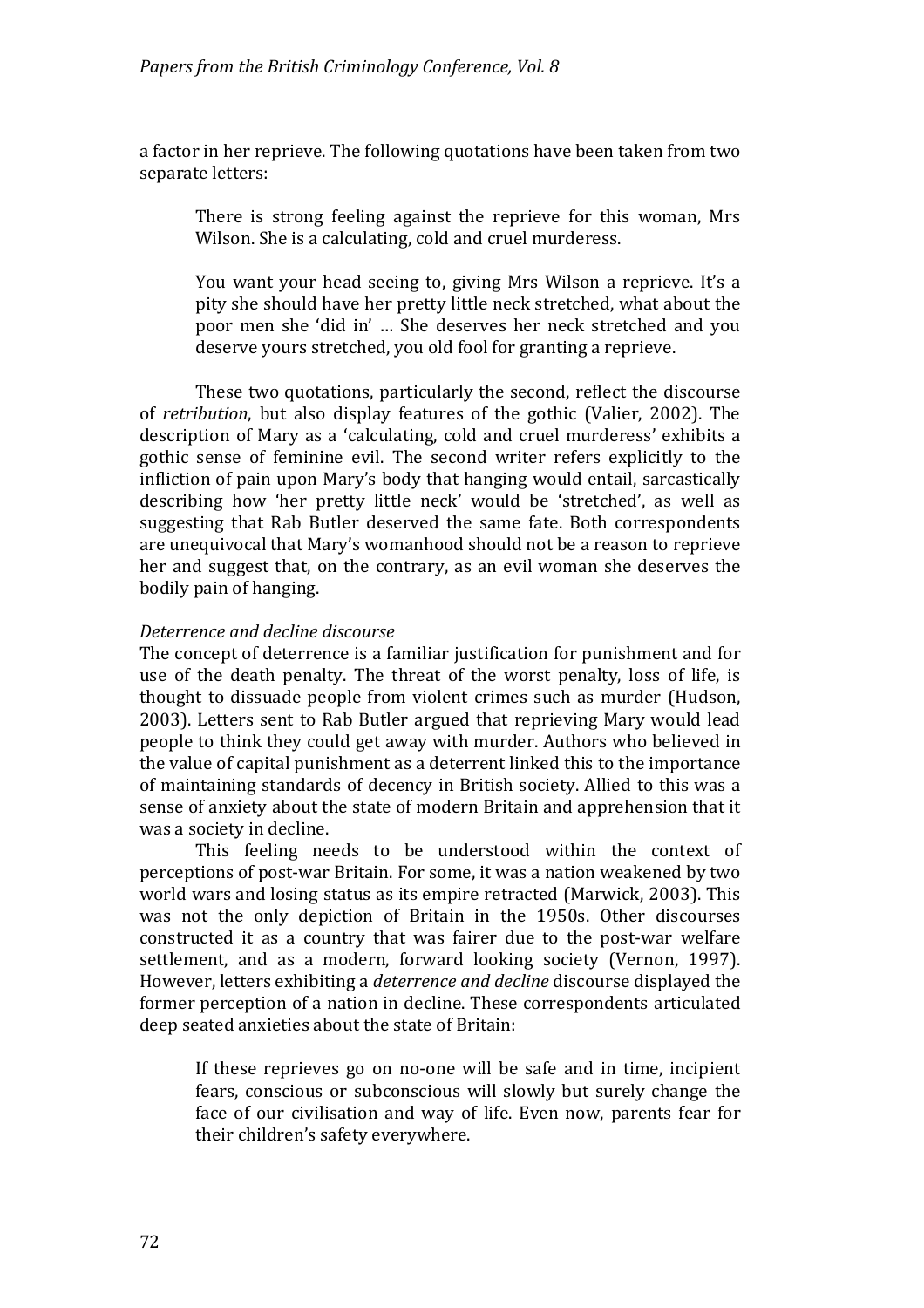This writer is explicit in mentioning the importance of the death penalty to maintaining 'our civilisation and way of life'. Unease about the future is expressed by referring to parents fears for their children, the representatives and symbols of future Britain.

The *deterrence and decline* discourse constructed capital punishment as a necessary defence against the perils of the modern age. As such, it allowed the articulation of other concerns related to British society as the following quotations, taken from two different letters, attest:

It's bad enough having the damn blacks and foreigners foisted on to us, we are getting a bit sick [of] the way the country is being run.

Bring back hanging before a lot more innocent people get murdered. All countries know England is soft so all foreigners etc come here. Be tough and get rid of that woman before we all rise up and turn the whole lot of you out of office … They know they can kill today and you are encouraging them. So let's get the gallows going and it will soon be better for all.

These authors articulate concerns about immigration from the Caribbean and South Asia, which had gathered pace during the 1950s (Goulborne, 1991) and the first quotation's reference to 'damn blacks' exemplifies the racism that was characteristic of these anxieties (Gilroy, 1987). Letters that utilise the discourse of *deterrence and decline* express fears about issues beyond those which might seem to be immediately connected with Mary's reprieve, such as non-white immigration. The correspondents quoted above interpreted Butler's mercy as indicative of a more general social malaise. For them, capital punishment figured as a potential remedy for society's ills.

#### *Political conservatism discourse*

The final discourse that was articulated in letters protesting against Mary's reprieve was one of political conservatism. Authors who expressed themselves through this discourse were Conservative voters who saw capital punishment as a constituent part of their political creed. They understood Butler's reprieve of Mary as having implications for how the Conservative government would be perceived, and for their own identities as Conservatives.

By reputation, Butler was a liberal leaning Home Secretary (Jarvis, 2005). He believed in reducing crime through rehabilitating criminals and in funding research into the causes of crime. The Institute of Criminology at Cambridge University and the Home Office Research Unit were established during his tenure (Ryan, 2003). Butler's views on criminal justice did not chime with the whole of the Conservative Party, especially the membership, many of whom believed in reinstating corporal punishment (Jarvis, 2005). Letters which include the *political conservatism* discourse frequently also draw on either *retribution* or *deterrence and decline* discourses. Authors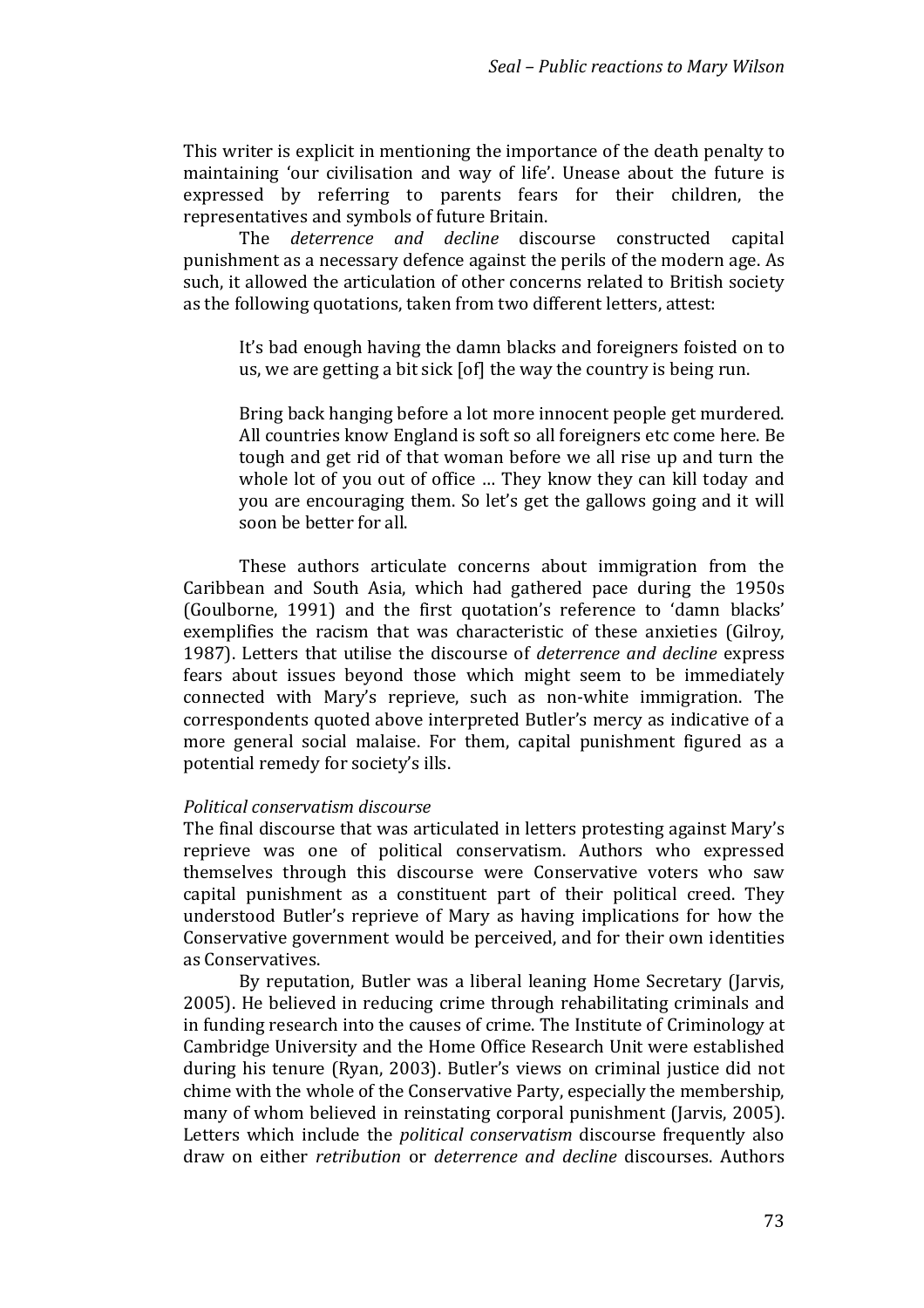e xpressed their concern at Butlerǯs chosen course of action, seeing it as c ounter to Conservative principles:

) really feel that my enquirers have the right to know what apparent infirmity of purpose infected the Home Secretary in connection with this creature. I must point out my friends are not bloodthirsty savages screaming for blood at a tribal ritual of vengeance, but decent honest Conservative citizens.

This male correspondent accuses Butler of cowardice and dehumanises Mary by referring to her as a 'creature'. He distances himself and his 'friends' from accusations of savagery or brutality, which were familiar criticisms of capital punishment, by stating they are not only 'decent' and 'honest', but also 'Conservative'. Letter writers also worried that the perception of a Conservative Home Secretary as unduly merciful would lose votes:

It has come to a point where the Tory party can no longer hope for the support at elections of the Tory populace, especially the women. By your so-called humanitarianism as Home Secretary, you are losing the next General Election.

This letter disparages the notion that reprieving an older woman from execution was a humane course of action. It also suggests that women especially would be dismayed by a putative unwillingness to use capital punishment. At the time, there was support amongst women in the Conservative Party for the reintroduction of flogging with the cat‐of‐nine‐ tails for sexual offences (Jarvis, 2005). This may be why the author thinks the reprieve could be damaging to female votes in particular. Other correspondents used a *political conservatism* discourse to describe their shaken faith in the government, sometimes also articulating their anger at the surrender of what they perceived as Conservative principles:  $\,$ 

For many people like my self who have been staunch Conservatives all our lives the antics of the present Government have made us waverers, and your latest reprieve has clinched the matter as far as I am concerned. I am not a crank who writes to public [officials] often but your latest effort has made me "see red" if you are still with me.

These three anti-reprieve discourses represent enduring themes in pro‐capital punishment arguments, namely retribution, deterrence and political conservatism. Analysis of the letters demonstrates how these themes were iterated in relation to specifically mid‐twentieth century anxieties, such as declining imperial power and the fortunes of the Conservative Party at the time. The strong emotions, primarily anger, generated by the reprieve are apparent. The next section discusses the letters which opposed use of the death penalty in Mary's case.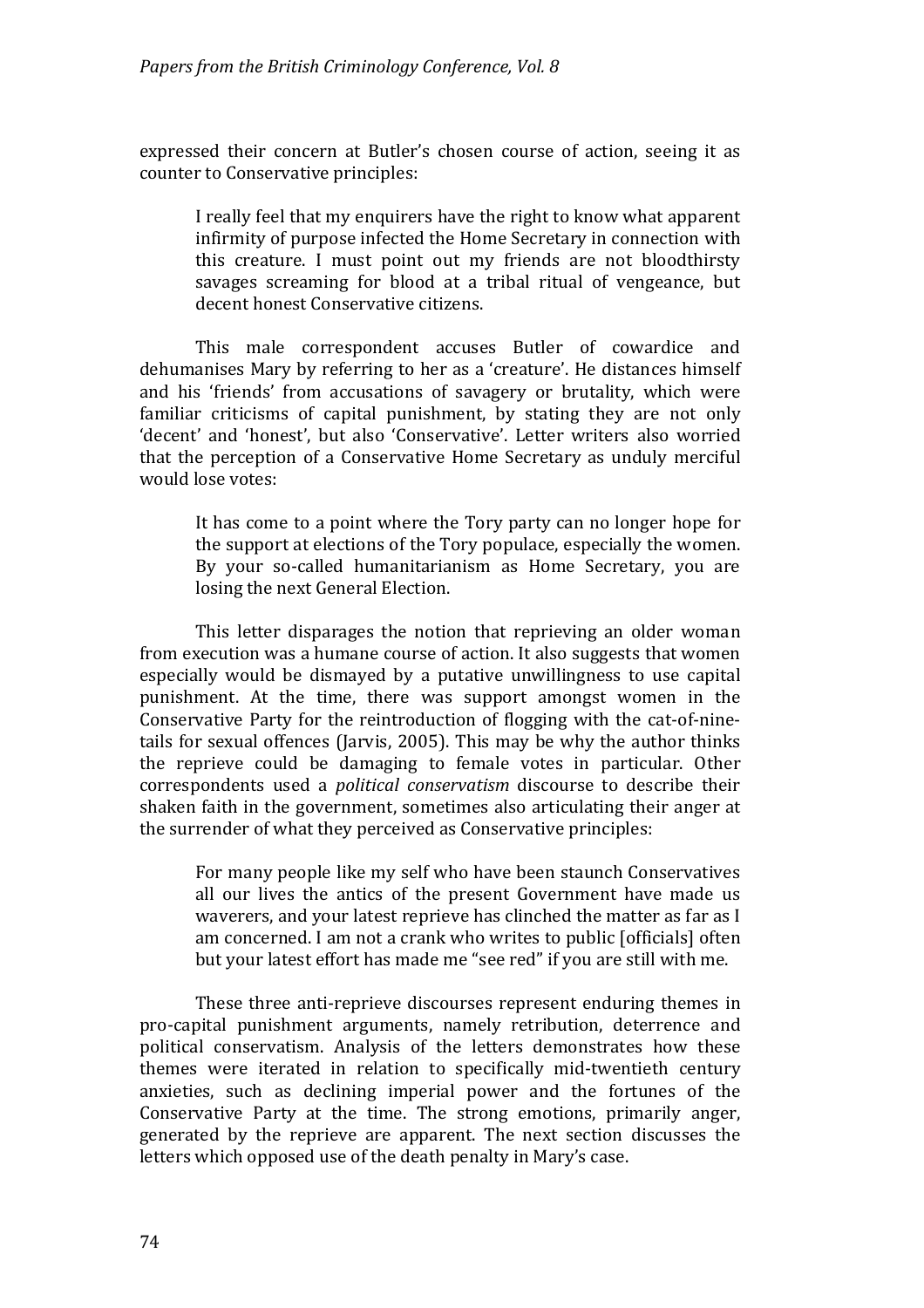# **Letters asking for a reprieve**

Letters requesting a reprieve constitute the majority sent to Butler about Mary Wilson. The four discourses identified from these are: *merciful humanitarian*; *civilisation*; *gender class inequality*; and *empathy/sympathy*. These also reflect themes which are familiar from death penalty research, but the analysis places them within their 1950s context. Mary's social dentity was especially important to shaping these constructions. i

#### *Merciful humanitarian discourse*

 $\overline{a}$ 

This discourse framed granting a reprieve for Mary as the humanitarian response to her case. Capital punishment as inhumane is a well established anti-death penalty argument that has been iterated in different places and times (Sarat, 2005). Some of the correspondents who articulated the *erciful humanitarian* discourse mentioned God or thanked Butler for *m* adopting a Christian approach in reprieving Mary:

As I told you I don't know her but whatever she has done may God have mercy on her soul.

In the 1950s, senior clergy in the Church of England supported abolition and the established church more broadly began to oppose the death penalty, along with traditionally abolitionist denominations such as the Quakers (Potter, 1993).

Letters sent before Mary had been reprieved often asked for mercy based on her identity as an older working class woman. They found the execution of a woman of her age to be morally reprehensible:

To pull off the head of an old woman aged 66 is unthinkable but it may happen if the woman accused of poisoning her two husbands is hanged as arranged on the 4th of June.

Whether women should be subject to the death penalty had been part of the discussion surrounding its use in the mid‐twentieth century. The Royal Commission on Capital Punishment heard evidence on this issue, particularly in relation to the execution of Edith Thompson in 1923, which was regarded as troubling to public opinion (Royal Commission on Capital Punishment, Evidence and Papers, *H0301*)<sup>5</sup>. The hanging of Ruth Ellis in 1955 also reignited debate surrounding the application of the death penalty to women (Block and Hostettler, 1997).

<sup>&</sup>lt;sup>5</sup> Edith Thompson, along with her lover Freddie Bywaters, was executed for the murder of her husband. Controversy surrounded whether she had known Bywaters was going to stab her husband, and whether her execution was influenced by her 'loose' morals as an adulterous woman (Ballinger, 2000).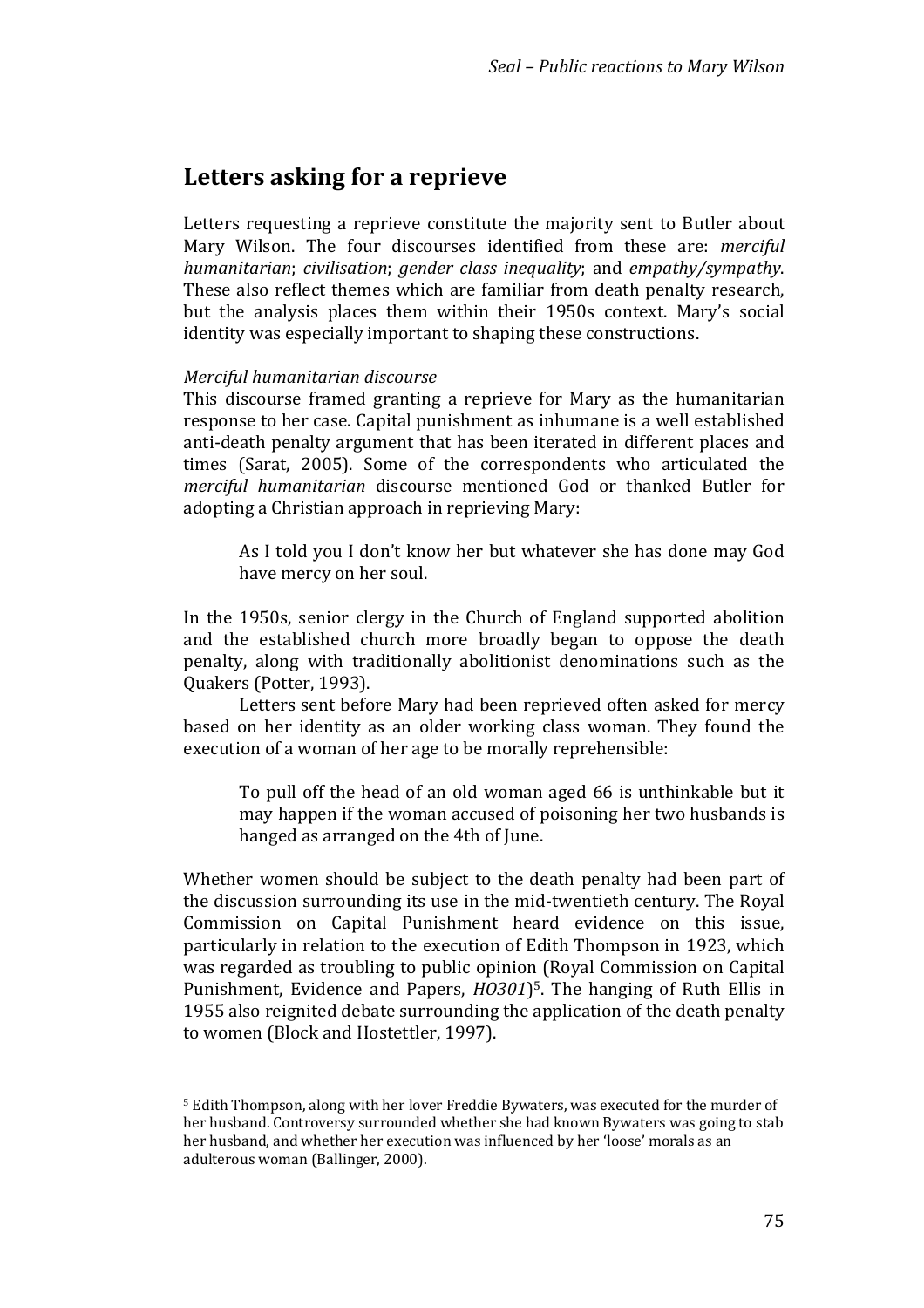#### *Civilisation discourse*

Letters expressing the *civilisation* discourse argued either that the death penalty itself was barbaric and backward (Hudson, 2003), or that executing an old woman would be barbaric and backward. Appeals to 'civilisation' have been made in various places and times to justify or condemn different uses of punishment. Abolitionist movements in the mid‐twentieth century argued that a civilised society was conditional on the absence of the death penalty (Pratt, 2002).

Like the *merciful humanitarian* discourse, the *civilisation* discourse often included reference to religion and criticised the death penalty as un-Christian and immoral:

Capital punishment is based on 'an eye for an eye' which is pre-Christian and anti‐Christian, and no person claiming to be either Christian or civilised, can rightly support it.

In addition to this moral argument about civilisation, authors who utilised a *civilisation* discourse read Maryǯs death sentence as an indication that Britain was failing to modernise. Like the *deterrence and decline* discourse, the *civilisation* discourse framed Maryǯs case and capital punishment as symbols of the state of the nation. But instead of decline, the *civilisation* discourse was concerned with modernity. Mary's slated execution was represented as an indication of Britain's old fashioned values, which were understood to damage its standing in the world:

Execution is no deterrent. It is a barbaric relic of past ages. The sooner you do away with it once and for all, the sooner you will enable this country to play its part in this modern world without shame or remorse.

Similarly to the *merciful humanitarian* discourse, a *civilisation* discourse was affronted by the application of capital punishment to an older woman. This made the death penalty seem especially primitive and reflected particularly badly on Britain as a nation:

… the killing of an elderly woman, whose remaining days are probably relatively short anyway, would be a barbarous act well calculated to reduce our already depleted moral standing in the eyes of the world … May we pray you Sir to act in this matter so that we need not feel ashamed of the outdated laws of our country.

Anxiety about the state of Britain as a nation and how it would be perceived suffused the *civilisation* discourse, as it did the *deterrence and decline* discourse. However, rather than being a discourse of decline, the *civilisation* discourse expressed anxiety about Britainǯs capability to modernise. Rather than fears about loss of global status, concerns about modernisation were related to the post‐war optimism that Britain could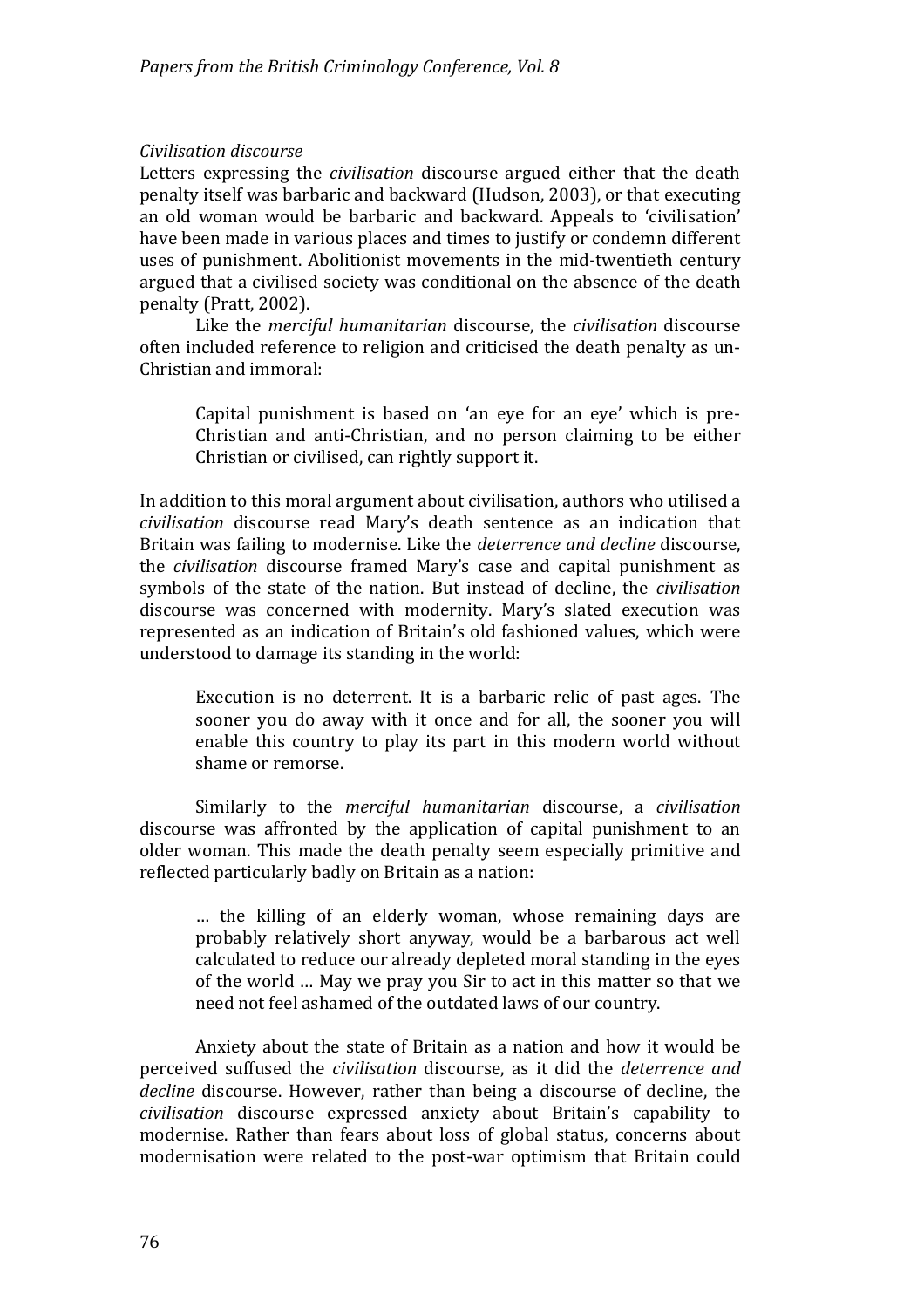become a fairer society with prosperous citizens (Vernon, 1997). In the *ivilisation* discourse the death penalty was a symbol of Britainǯs failure to *c* become the 'new Jerusalem'.

#### *Gender class inequality discourse*

Maryǯs age and gender were elements of *merciful humanitarian* and *civilisation* discourses. The *gender class inequality* discourse was more explicit in constructing Mary's interlocking identities as an older working class woman as significant to her predicament. The *gender class inequality* discourse regarded Mary's death sentence as unfair and a reflection of wider social inequalities (on this issue, cf. Sarat, 2005). Letters argued that a man, or someone who was wealthier, would not be executed for a similar crime, or that Mary's circumstances as an older working class woman should be considered in mitigation. This was slightly different from the suggestions articulated by the *merciful humanitarian* and *civilisation* discourses that executing an elderly woman was barbaric. Rather, the *gender class inequality* discourse contended that Maryǯs experiences of misfortune and poverty should be taken into account.

A letter signed by three women argued that hanging Mary would constitute discrimination on the grounds of gender and class:

… we understand that the death penalty has been abolished in this country? If so why is it retained in the case of a woman being the offender? … we believe this attitude is dangerous, as it gives privilege to the man to sin. The penalty is either abolished or retained, we want no favourites on the grounds of sex, or of class.

This letter does not mobilise a moral argument against capital punishment itself, as found in *merciful humanitarian* and *civilisation* discourses. Rather, perceived unfairness in its application is attacked. The authors were mistaken about the legislation surrounding the death penalty, which had been limited, but not abolished, by the Homicide Act 1957. However, their protest reveals concern about the equal treatment of women and working class people by the criminal justice system.

Perceived inequality in the administration of justice as it related to men and women was a theme of other letters that displayed the *gender lass in c equality* discourse:

Ruth Ellis, for instance she did no more than hundreds of men who get off with light sentences … Mrs Wilson is an ugly old woman with no one to fight for her … Reprieve this woman, as you have reprieved many men Mr Butler! I am all for hanging criminals, so many of the Public are, but if you are going to let men off, then you must be consistent for all, that's all we ask.

This quotation expresses overall support for the death penalty, but argues that various aspects of Mary's identity, such as her gender, age and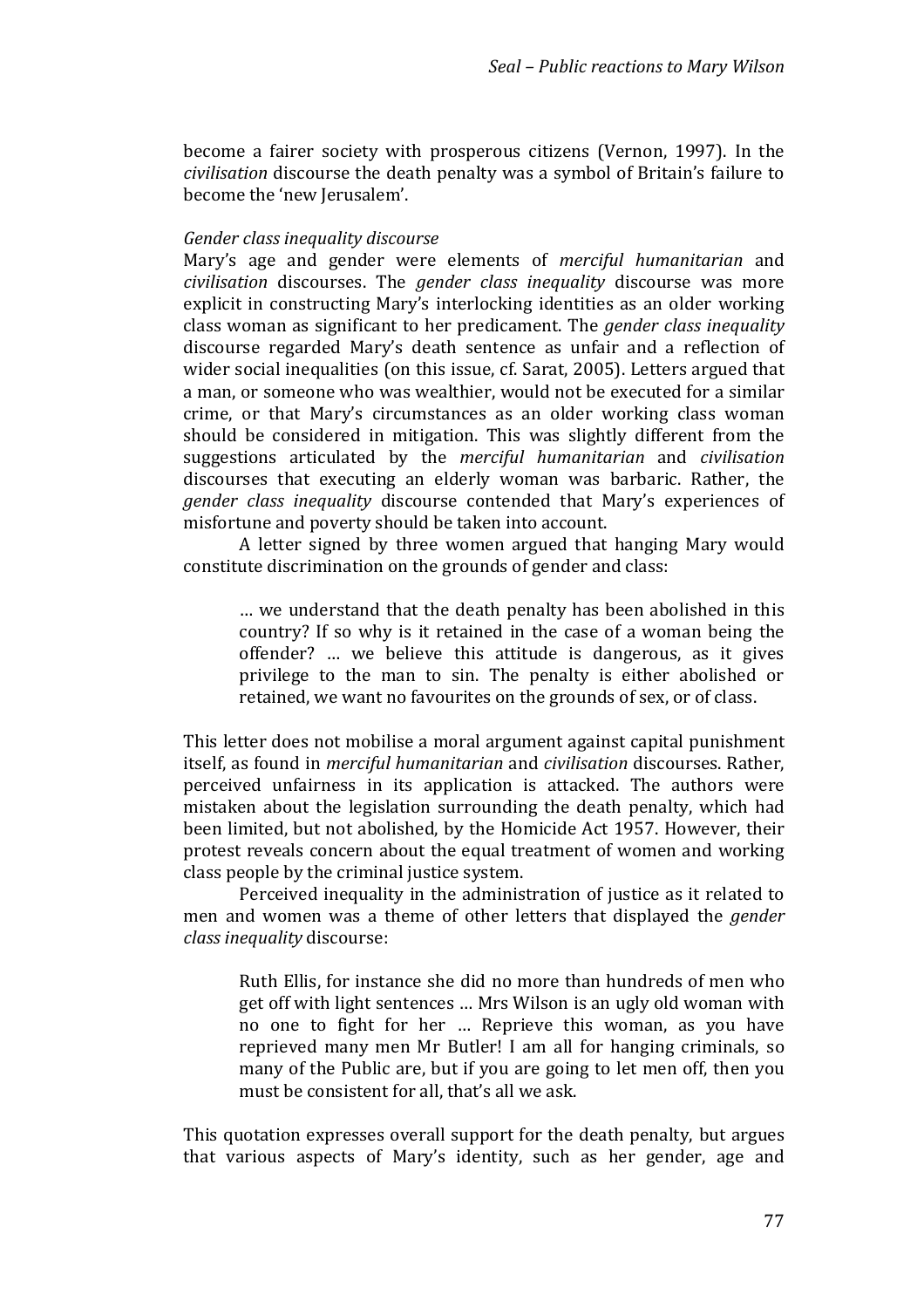appearance make her less likely to be reprieved. The writer states that Butler has reprieved men and so must consider Mary's case also, and refers to the execution of Ruth Ellis three years previously as another example of the unfair treatment of women by the criminal justice system. This indicates both the strength of feeling about Ellis' case and its influence on views of the State's moral authority over capital punishment (Pratt, 2002).

The concern over unequal treatment may have been based on a misperception of certain contemporary cases. In 1957-8, there were cases where men convicted of capital murders of children and young people had had their convictions reduced to manslaughter after successful appeals on the grounds of diminished responsibility (Blom Cooper and Morris, 2004). These were not reprieves, but instances where a successful appeal meant a conviction for a lesser offence. The writers of letters including *gender class inequality* discourse may not have understood this. However, even if mistaken about the details of homicide law, these letters questioned why Mary's case should result in the death penalty if the murder of children did not. The *gender class inequality* discourse also reveals mid‐twentieth entury dissatisfactions with perceived discrimination against women and c working class people.

#### *Empathy/sympathy discourse*

The final discourse under discussion in relation to Mary's case is one where letter writers made a personal identification with Mary, either on the basis of her age and gender, or because they felt sympathy for her predicament. The *empathy/sympathy* discourse contains elements of other discourses such as *merciful humanitarian* and *gender class inequality* as in itself it is not a view on the use of capital punishment. Correspondence displaying *empathy/sympathy* discourse tended to be from female authors and reflects how capital punishment can figure as a sign to which meanings become attached. For instance, the following writer made an emotional dentifi i cation with Mary as a grandmother:

The only time she has cried was when she received a letter from her grandchildren telling her how they loved her ... I have cried all the weekend with relief.

The 'relief' to which the correspondent refers was experienced upon learning about the reprieve. The theme of the importance of family relationships arose in other missives:

Surely it is all too obvious that she was driven crazy with loneliness and lack of affection. Any mother who has brought up a family has a right to expect their love and devoted care in her old age so that loneliness and heartbreak do not force her to seek solace in a public house and commit murder for a few paltry shillings - if she did!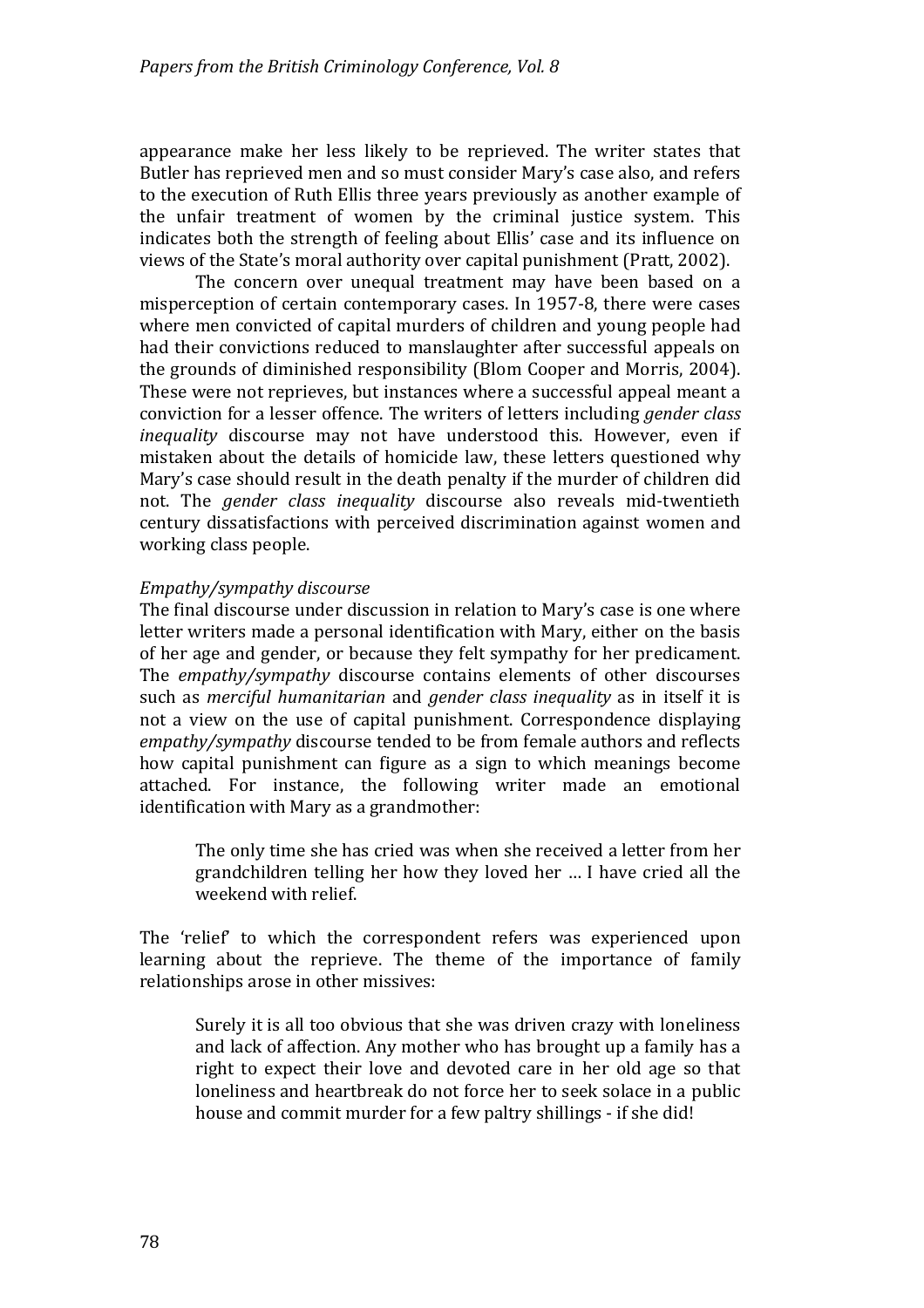This quotation exhibits *gender class inequality* discourse in its suggestion that Mary's case has compelling mitigating circumstances. However, its references to 'loneliness' and 'heartbreak' create a different tone from the letters that argued Mary was a victim of unequal treatment by society and the criminal justice system. It discusses Mary's misfortunes as being emotional, as well as financial, by mentioning her need for a relationship with her children.

Other female writers reflected that they could find themselves in similar circumstances to Mary:

But I am minded that she was probably in a position financially in which I too may find myself someday  $\ldots$  such a position and the desire for security can play havoc with one's mind ... There is also of course, in this case, her age! In any case the poor creature has made a mess of the rest of her days ... I felt I must write something about the case as she is only 3 years older than myself and she looks such a poor type.

This author is explicit that similarities between Mary and herself inspired her to write to Butler. She exhibits both empathy and sympathy, commenting that Mary is a 'poor type'. Concerns about Mary's age and financial situation are combined with the author's own anxieties about the insecurities of old age.

Like the pro-death penalty letters, those in favour of a reprieve articulated anxieties about the state of post‐war British society. They worried about its ability to modernise, and questioned whether greater fairness and equality had really been achieved. Emotional reactions consisted of revulsion and dismay at the thought of executing an old woman, and also feelings of empathy with Mary.

The conclusion reflects on the relevance of this examination of public attitudes towards the case of Mary Wilson to contemporary death enalty research and to current criminological understandings of cultures p of punishment.

# **Conclusion**

Analysis of letters sent to Rab Butler about the case of Mary Wilson enable identification of the discourses of punishment that shaped public attitudes to the death penalty in mid‐twentieth century England and Wales. These discourses have some continuity with iterations of views on capital punishment currently found in the United States, where the death penalty is still used in many states. Research identifies political and religious beliefs as an influence on people's views on this issue and appeals to humanitarianism and 'civilisation' continue to characterise abolitionist arguments (Soss et al., 2003; Sarat, 2005).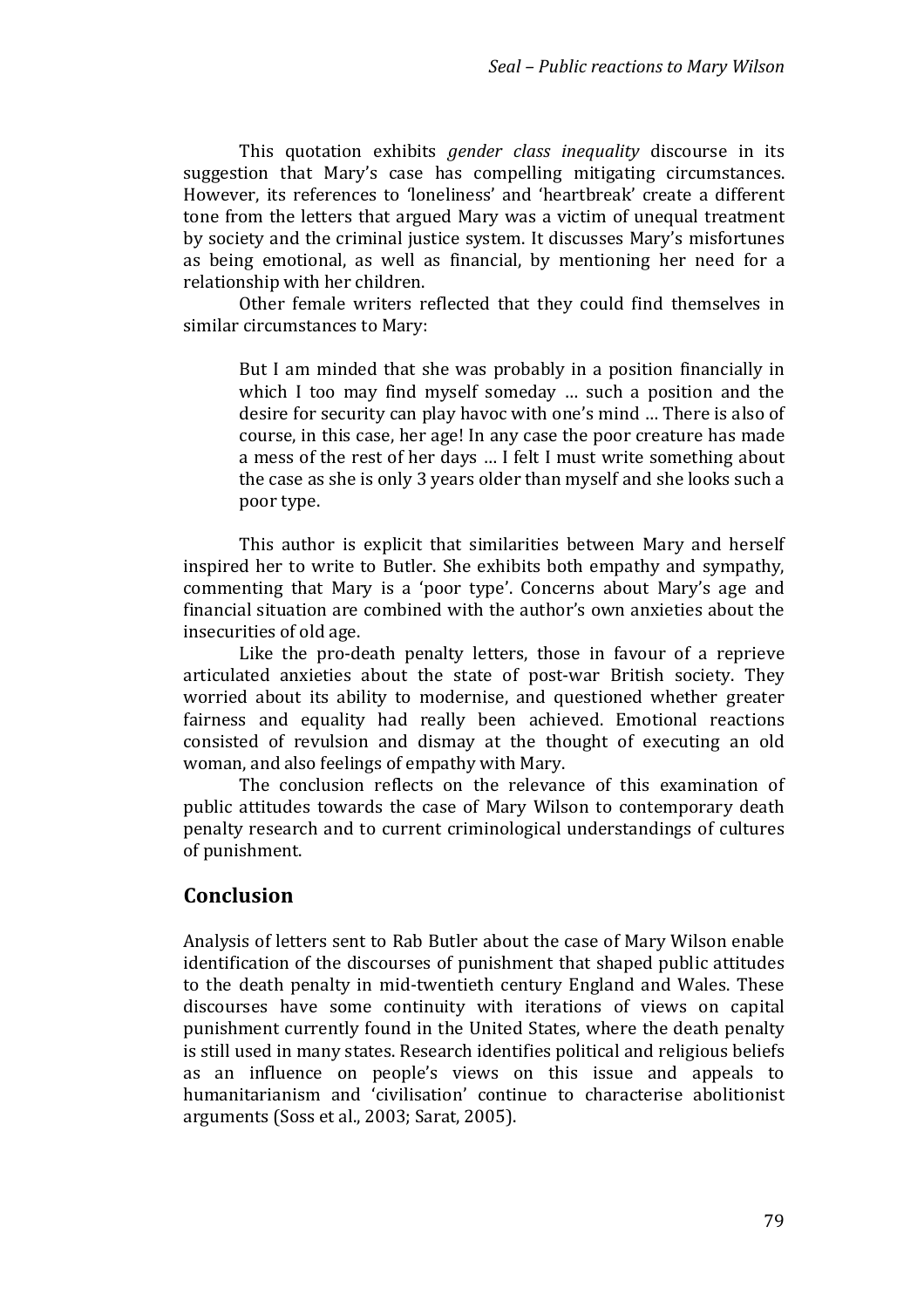One notable absence from the Mary Wilson letters is a discourse of justice for the victims' families. Since the establishment of the victims' rights movement in the 1980s, this has been a significant aspect of American pro-death penalty discourse (Lynch, 2002). There is no suggestion at all in the letters that Mary should be executed in order to provide succour for her victims' surviving relatives. This is unsurprising as the English and Welsh criminal justice system of the 1950s ignored victimhood (Rock, 1990). However, it highlights an important change in the discursive terrain surrounding capital punishment and retribution.

None of the letters which ask for a reprieve make reference to human rights, an important aspect of present day worldwide arguments for abolition (United Nations General Assembly, 2007; Amnesty International, 2008). Although the Universal Declaration of Human Rights was adopted in 1948, the concept of human rights was not part of popular discourse in the 1950s. This was prior to the establishment of groups such as Amnesty International, which led to wider use of the term, particularly in relation to punishment. The *merciful humanitarian* discourse shares many of the concerns of human rights arguments, as does the *civilisation* discourse. However, articulations of these two discourses in the letters concentrate on the unacceptability of capital punishment, rather than Maryǯs rights *per se*.

The recent downward trend in the use of the death penalty in the United States has been accompanied by the increased success of abolitionist campaigning that emphasises the criminal justice system's capacity for error and unfairness (Sarat, 2005; Unnever and Cullen, 2005; Ogletree and Sarat, 2006). Such arguments do not require opposition to the death penalty on the grounds that it is barbaric or inhumane, but rather object to its unequal application and the danger that the innocent will sometimes be executed. The *gender class inequality* discourse is the closest match to these concerns to emerge from the letters. Writers who articulated the *gender class inequality* discourse did so at a time when the State's moral authority regarding the death penalty had been damaged, which suggests issues of unfairness can be highly significant to abolitionist arguments in the right historical moment.

The final discourse from the letters, *empathy/sympathy*, is worthy of further consideration by criminologists. Maruna and King (2004) note that little is known about what motivates public compassion, forgiveness or empathy. Analysis of the letters that display *empathy/sympathy* discourse suggests that personal identification, especially from individuals who could imagine themselves in similar circumstances to Mary, is significant. This discour se also underlines the importance of emotion to leniency, which needs to be understood alongside emotion as an aspect of punitiveness.

In their study of children's talk about punishment, Sparks et al.  $(2002)$  explore the 'imaginative force of the past'  $(p. 120)$  in relation to contemporary penal culture. The past's 'imaginative force' also exerts its pull on criminologists and is a compelling reason for turning criminological attention to public attitudes towards punishment in the mid‐twentieth century. The foregoing discourse analysis of letters written in 1958 reveals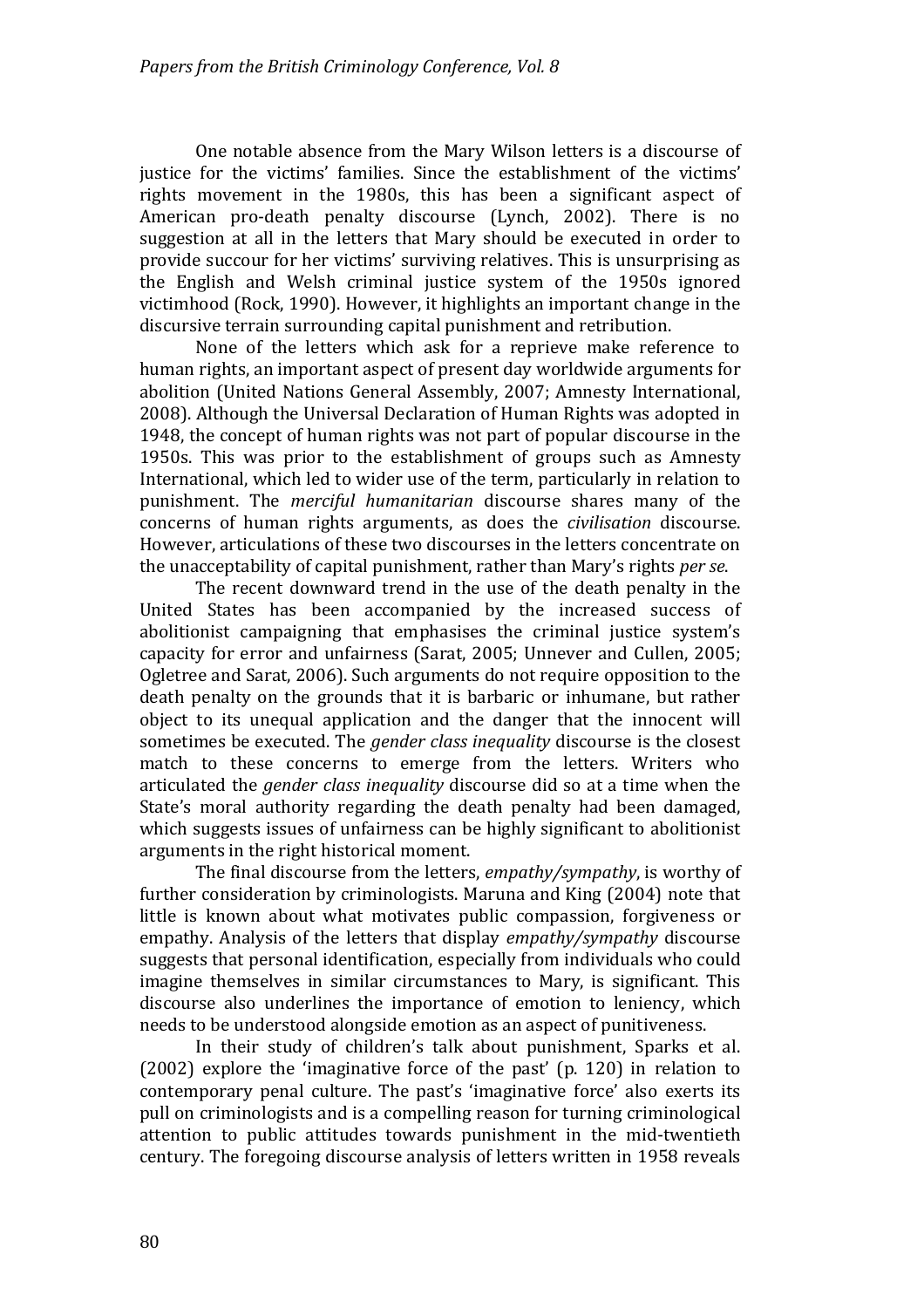that the case of Mary Wilson became the focus for a range of diffuse fears and anxieties, from increased non‐white immigration to personal worries about approaching old age. This suggests that the linkage of discourses of punishment to wider narratives of anxiety and insecurity is not solely a late-modern phenomenon (Garland, 2001), but happened in preceding eras too. This has implications for the arguments criminologists make about social change and its effects on contemporary cultures of punishment.

# **References**

Amnesty International (2008) *Abolish the Death Penalty*. Available at: http://www.amnesty.org/en/death‐penalty

Bailey, V. (2000) 'The shadow of the gallows: The death penalty and the British Labour Government, 1945-52', *Law and History Review*, 18(2) 305-349.

 $B$ allinger, A.  $(2000)$   $Dead$   $Woman$   $Walking:$   $Execution$   $Exy$   $Ix$   $Ix$   $Iy$   $Iy$   $Iy$   $Iy$ *Wales, 1900-1955, Aldershot: Ashgate.* 

 $Block, B.P.$  and  $Hostettler, J.$   $(1997)$   $Hanging$   $in$   $the$   $Balance:$   $A$   $History$   $of$   $the$ *in*, Winchester, Waterside Press. *Abolition of Capital Punishment in Brita*

lem Cooper, L. and Morris, T. (2004) *With Malice Aforethought: A Study of* niversity Press. *the Crime and Punishment for Homicide*, Oxford: Oxford U

Edwards, J. ȋͳͻͷȌ ǮThe (omicide Act, ͳͻͷ: A Critiqueǯ, *British Journal of Delinquency*, 8, 49-61.

England, L.R. (1948) 'Capital punishment and open-ended questions', *Public Opinion Quarterly,* 12(3) 412-416.

 $Garland, D. (1990)$  *Punishment and Modern Society: A Study in Social Theory,* Oxford: Clarendon Press.

Garland, D. (2000) 'The culture of high crime societies', *British Journal of Criminology,* 40(3) 347-375.

 $\alpha$  Garland, D.  $(2001)$  *The Culture of Control: Crime and Social Order in* , Oxford: Oxford University Press. *Contemporary Society*

 $\emph{Gatrell, V.A.C. (1994) }$   $\emph{The Hanging Tree: Execution and the English People,}$ 1770-1868, Oxford: Oxford University Press.

 $Gilroy, P. (1987)$  *There Ain't No Black in the Union Jack: The Cultural Politics* of *'Race' and Nation,* London: Hutchinson Education.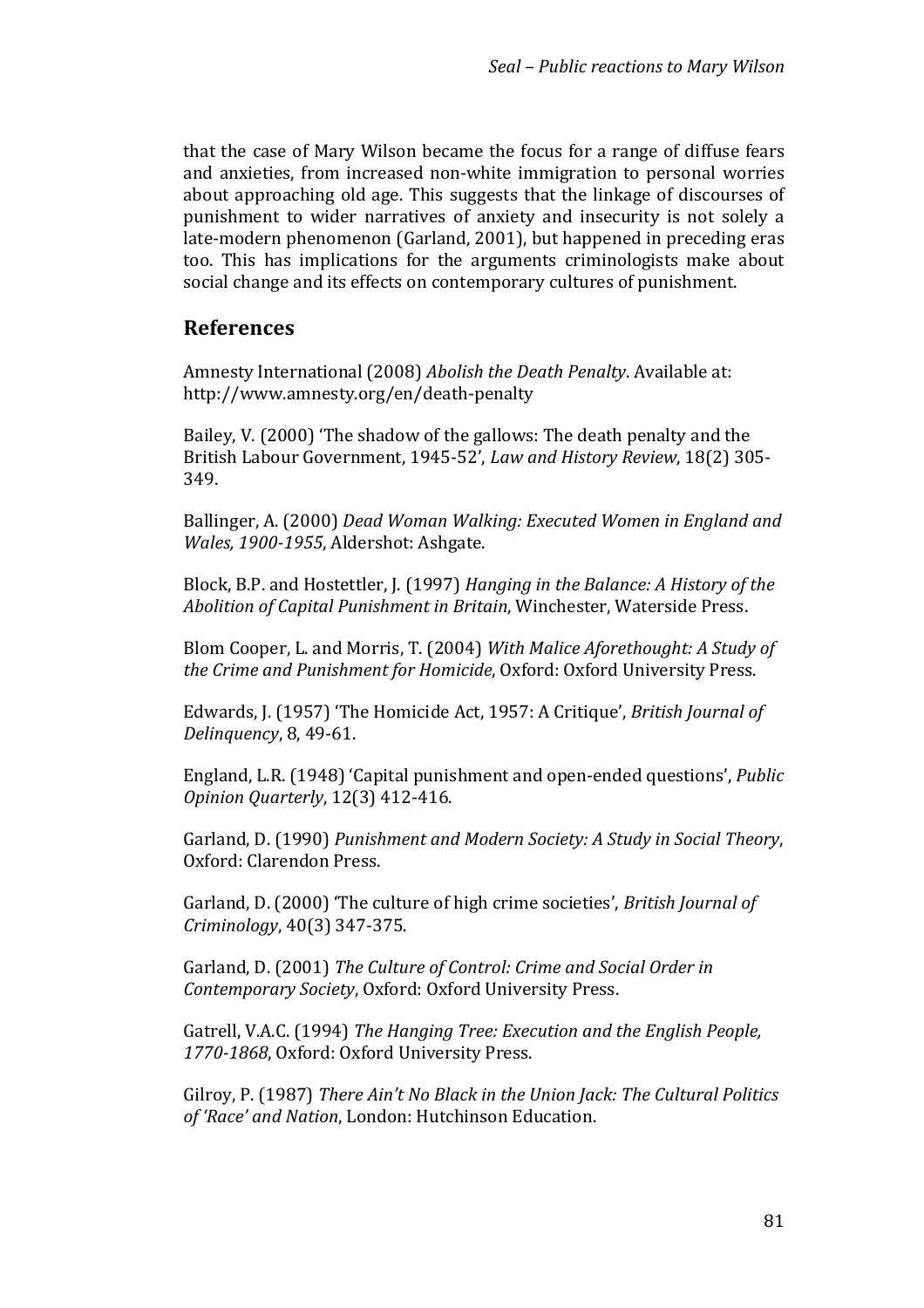Girling, E., Loader, I. and Sparks, R. (2000) *Crime and Social Change in Middle England*, London: Routledge.

 $G$ oulbourne, H. (1991) *Ethnicity and Nationalism in Post-Imperial Britain,* Cambridge: Cambridge University Press.

(MSO ȋͳͻͷ͵Ȍ *Report of the Royal Commission on Capital Punishment, 1949* 1953, Cmnd. 8932, London: Her Majesty's Stationery Office.

Hough, M. and Roberts, J.V. (1999) `Sentencing trends in Britain: Public l knowledge and public opinion', *Punishment and Society*, 1(1) 11-26.

Hudson, B.A. (2003) *Understanding Justice*, Buckingham: Open University Press.

Hutton, N. (2005) 'Beyond populist punitiveness?', *Punishment and Society*,  $7(3)$  243-258.

Indermauer, D. and Hough, M. (2002) 'Strategies for changing public attitudes to punishment', in J.V. Roberts and M. Hough (eds.) *Changing Attitudes to Punishment: Public Opinion, Crime and Justice*, Cullompton: Willan.

Jarvis, M. (2005) Conservative Governments, Morality and Social Change in *Affluent Britain, 1957-64, Manchester: Manchester University Press.* 

Johnstone, G. (2000) 'Penal policy making: Elitist, populist or participatory?', *Punishment and Society*, 2(2) 161-180.

Lynch, M. (2002) 'Capital punishment as moral imperative: Pro-death penalty discourse on the Internet', *Punishment and Society*, 4(2) 213-236.

Maruna, S. and King, A. (2004) 'Public opinion and community penalties', in . Bottoms, S. Rex and G. Robinson ȋeds.Ȍ *Alternatives to Prison: Options for* A *an Insecure Society,* Cullompton: Willan.

*Marwick, A. (2003) British Society Since 1945, London: Penguin.* 

Ogletree, C .J. and Sarat, A. (2006) 'Introduction', in C.J. Ogletree and A. arat ȋeds.Ȍ *From Lynch Mobs to the Killing State: Race and the Death* S *Penalty in America, New York, NY: New York University Press.* 

 $P$ otter, H. (1993) *Hanging in Judgment: Religion and the Death Penalty in* n: S.C.M. Press. *England*, Londo

Pratt, J. (2002) *Punishment and Civilization*, London: Sage.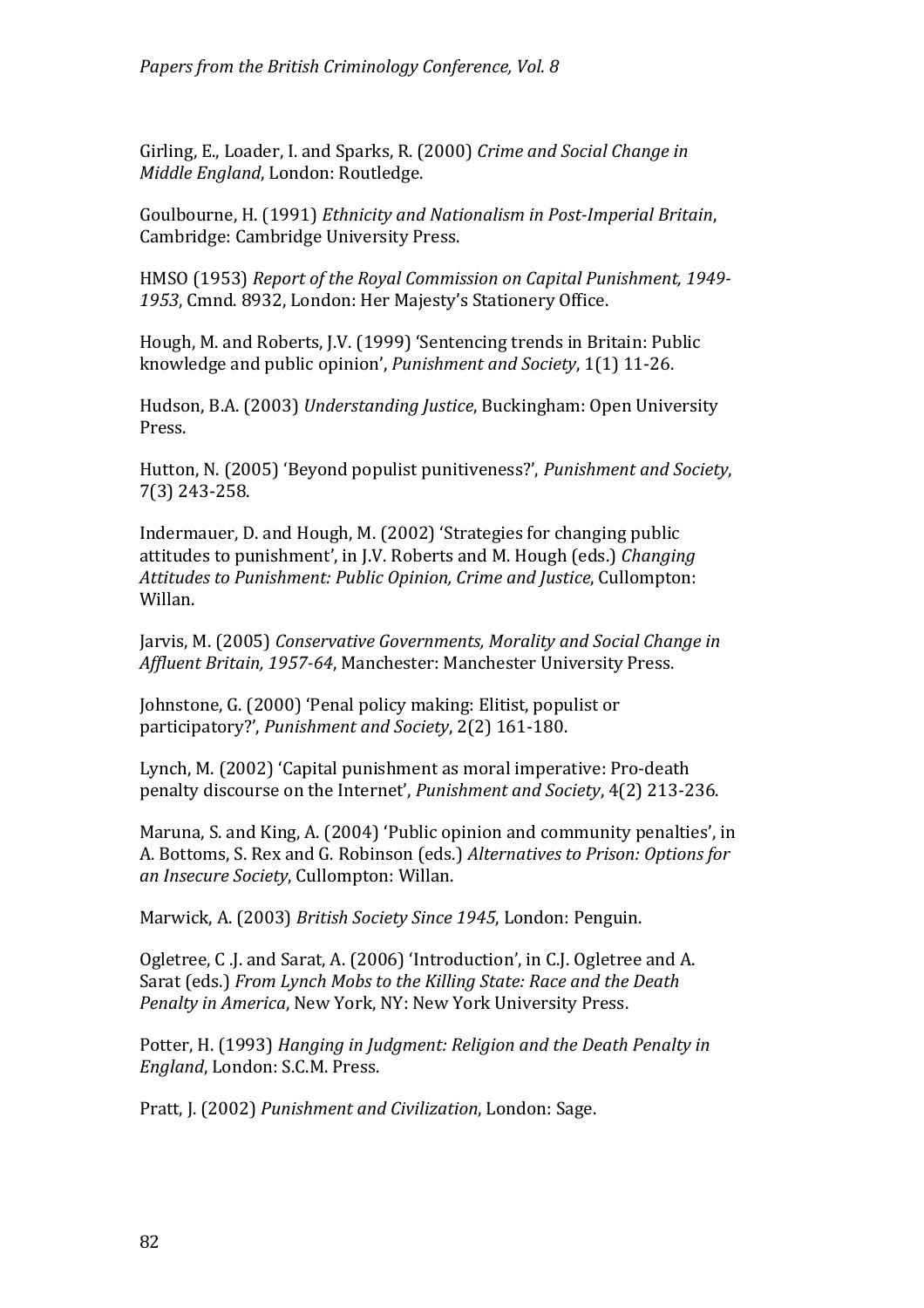Prevezer, S. (1957) 'The English Homicide Act: A new attempt to revise the law of murder', *Columbia Law Review*, 57(5) 624-652.

Radzinowicz, L. (1999) *Adventures in Criminology*, London: Routledge.

Roberts, J.V. and Hough, M. (2002) 'Public attitudes to punishment: The context', in J.V. Roberts and M. Hough (eds.) *Changing Attitudes to d Justice*, Cullompton: Willan. *Punishment: Public Opinion, Crime an*

 $R$ oberts, J.V. and Stalans, L.J. (1997) *Public Opinion, Crime and Criminal Justice,* Boulder: Westview Press.

Rock, P. ȋͳͻͻͲȌ *Helping Victims of Crime: The Home Office and the Rise of Victim Support in England and Wales*, Oxford: Clarendon.

Rutherford, A. (1996) 'Abolitionism: A tale of two struggles', in P. odgkinson and A. Rutherford ȋeds.Ȍ *Capital Punishment: Global Issues and* ( *Prospects*, Winchester: Waterside Press.

 $R$ van, M. (2003) *Penal Policy and Political Culture in England and Wales,* Winchester: Waterside Press.

Sarat, A. (2005) 'Innocence, error and the new abolitionism: A commentary', *Criminology and Public Policy*, 4(1) 45-54.

Soss, J., Langbein, L. and Metelko, A.R. (2003) 'Why do white Americans support the death penalty?', *The Journal of Politics*, 65(2) 397-421.

Sparks, R., Girling, E. and Smith, M.V. (2002) 'Lessons from history: Pasts, presents and futures of punishment in childrenǯs talkǯ, *Children and Society*,  $16(2)$  116-130.

Stalans, L.J. (2002) 'Measuring attitudes to sentencing', in J.V. Roberts and **M.** Hough (eds.) *Changing Attitudes to Punishment: Public Opinion, Crime and Justice*, Cullompton: Willan.

United Nations General Assembly (2007) United Nations Adopts Landmark *Text Calling for Moratorium on the Death Penalty*. Available at: http://www.un.org/News/Press/docs/2007/ga10678.doc.htm

Unnever, J.D. and Cullen, F.T. (2005) 'Executing the innocent and support for capital punishment: Implications for public policy', *Criminology and Public Policy*, 4(1) 3-38.

Valier, C. (2002) 'Punishment, border crossings and the powers of horror', *Fheoretical Criminology*, 6(3) 319-337.